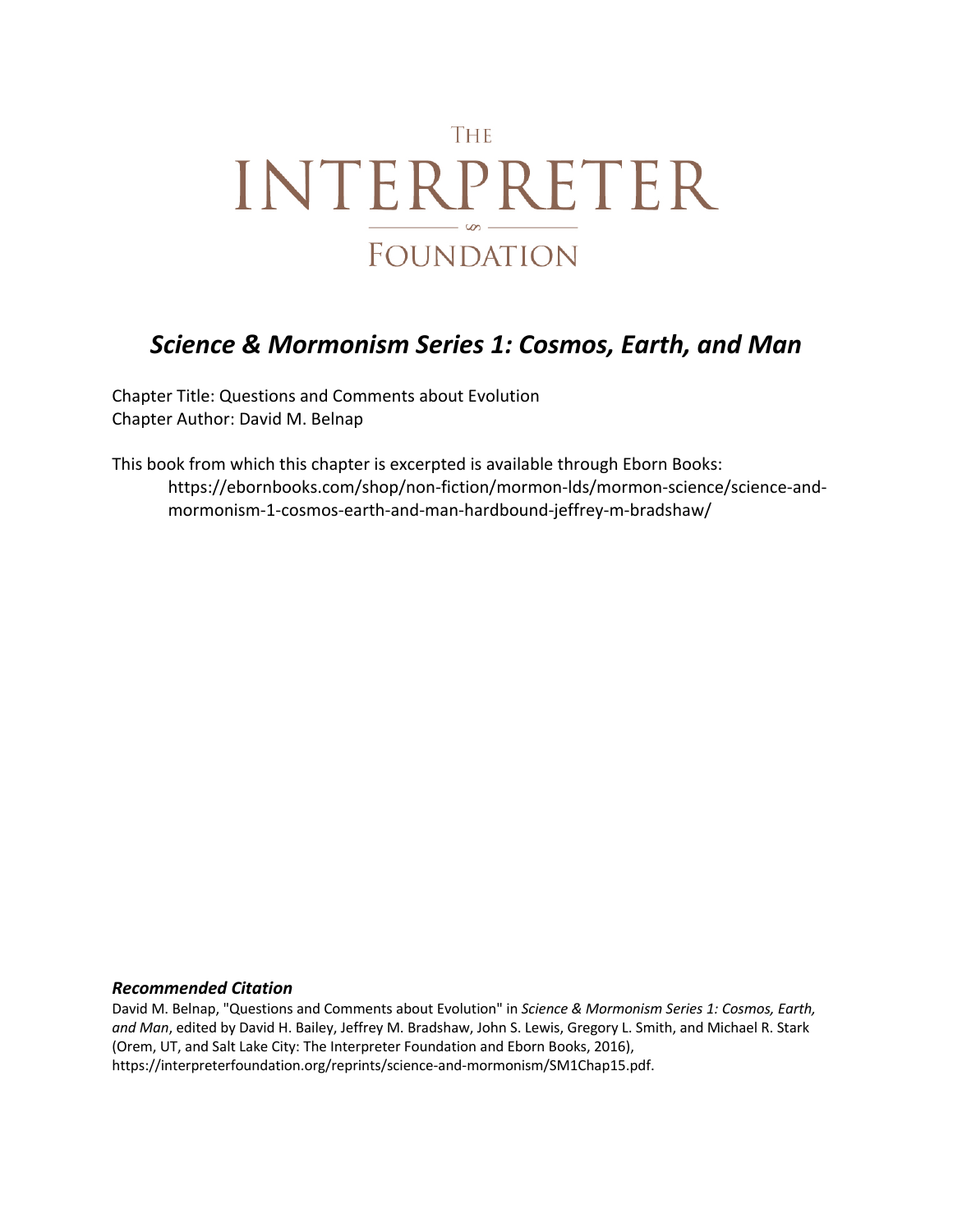### **SCIENCE & MORMONISM SERIES 1**

COSMOS,

EARTH

AND

### DAVID H. BAILEY, JEFFREY M. BRADSHAW, JOHN S. LEWIS, **GREGORY L. SMITH, AND MICHAEL R. STARK**

**THE** INTERPRETER **FOUNDATION**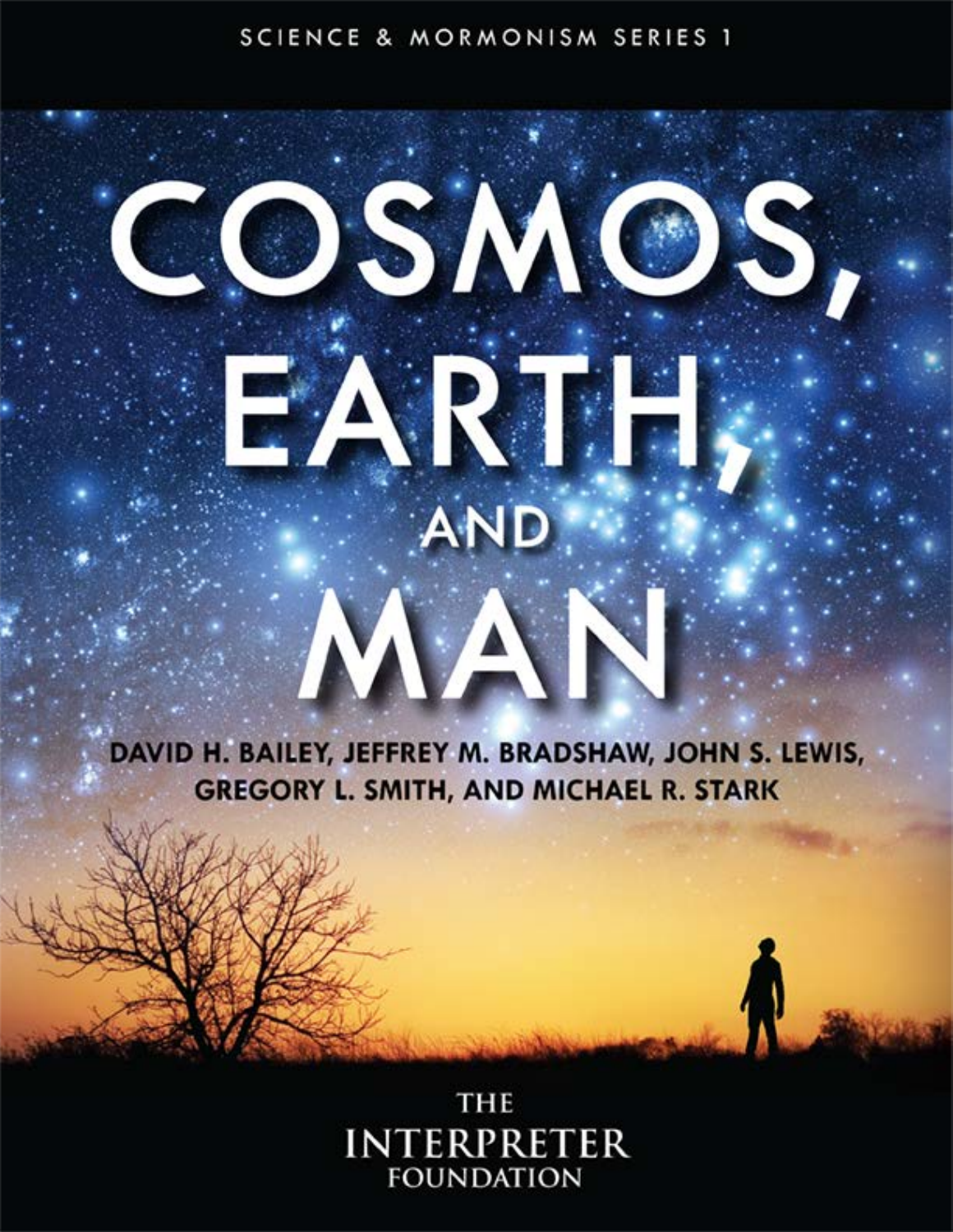## **SCIENCE AND MORMONISM 1: COSMOS, EARTH, AND MAN**

David H. Bailey, Jeffrey M. Bradshaw, John S. Lewis, Gregory L. Smith, and Michael R. Stark

> The Interpreter Foundation Eborn Books

> > 2016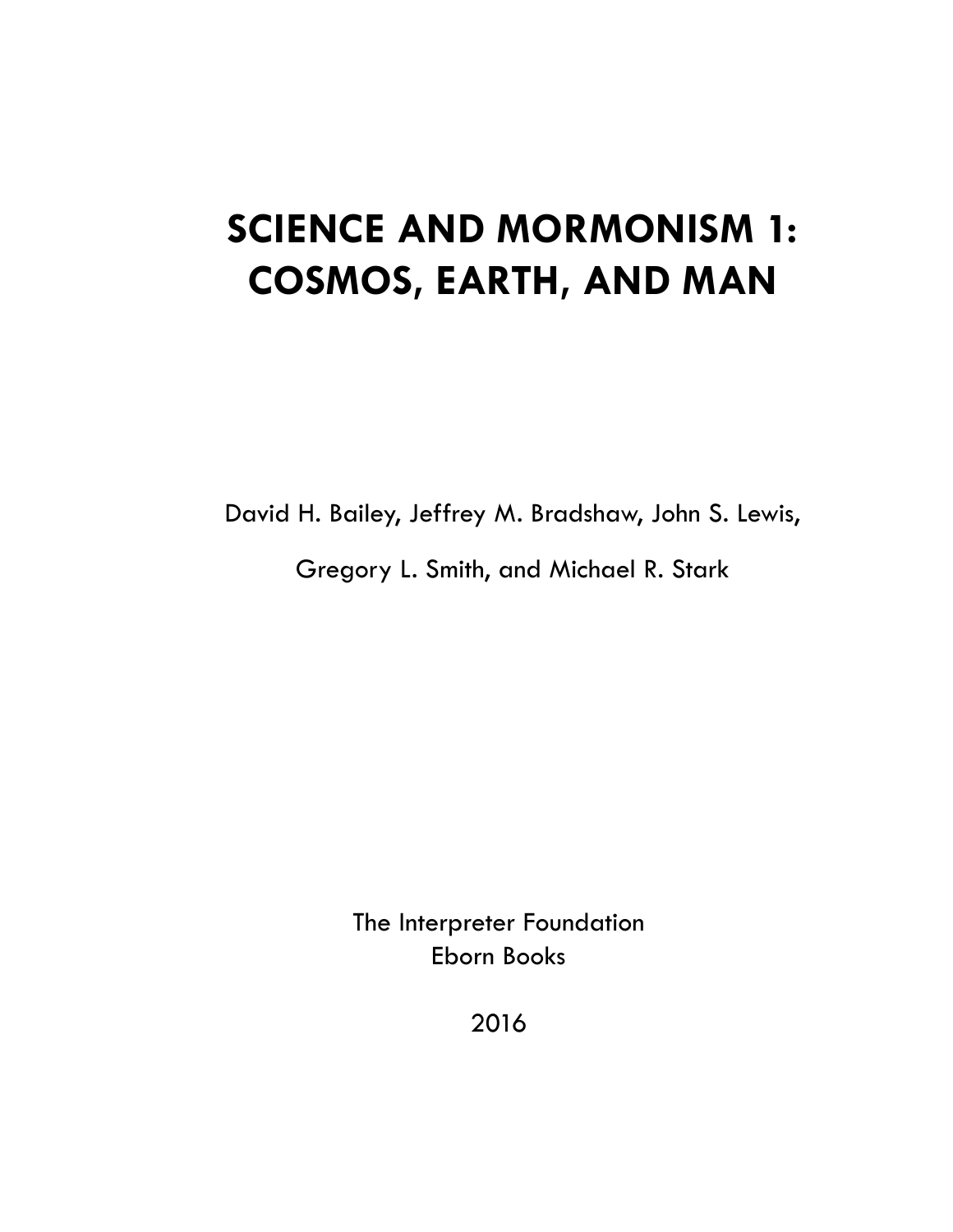$\odot$  2016 The Interpreter Foundation. A 501(c)(3) nonprofit organization.

The goal of The Interpreter Foundation is to increase understanding of scripture through careful scholarly investigation and analysis of the insights provided by a wide range of ancillary disciplines. We hope to illuminate, by study and faith, the eternal spiritual message of the scriptures — that Jesus is the Christ.

Although the Board fully supports the goals and teachings of the Church, the Interpreter Foundation is an independent entity and is not owned, controlled by, or affiliated with The Church of Jesus Christ of Latter-day Saints or with Brigham Young University. All research and opinions provided are the sole responsibility of their respective authors, and should not be interpreted as the opinions of the Board, nor as official statements of LDS doctrine, belief, or practice.

All rights reserved. No part of this book may be reproduced in any format or in any medium without written permission from The Interpreter Foundation. Unauthorized public performance, broadcasting, transmission, copying, mechanical or electronic, is a violation of applicable laws. This product and the individual images contained within are protected under the laws of the United States and other countries. Unauthorized duplication, distribution, transmission, or exhibition of the whole or of any part therein may result in civil liability and criminal prosecution. The downloading of images is not permitted.

| 2020 19 18 17 16                                                                                                                                                         | 5 | 4 | 3 | $\mathfrak{D}$ |  |
|--------------------------------------------------------------------------------------------------------------------------------------------------------------------------|---|---|---|----------------|--|
| Published by:<br>The Interpreter Foundation<br>Orem, UT<br>MormonInterpreter.com                                                                                         |   |   |   |                |  |
| and                                                                                                                                                                      |   |   |   |                |  |
| Eborn Books<br>254 S. Main Street<br>Salt Lake City, UT 84101<br>EbornBooks.com                                                                                          |   |   |   |                |  |
| Cover artwork by Kelsey Fairbanks Avery.                                                                                                                                 |   |   |   |                |  |
| Science and Mormonism 1: Cosmos, Earth, and Man / David H. Bailey, Jeffrey<br>M. Bradshaw, John S. Lewis, Gregory L. Smith, and Michael R. Stark (eds.) - 1st<br>edition |   |   |   |                |  |
| Includes bibliographical references.                                                                                                                                     |   |   |   |                |  |
|                                                                                                                                                                          |   |   |   |                |  |

ISBN-13: 978-1-89071-84-11 (Hardbound), 978-1-89071-84-28 (Softbound)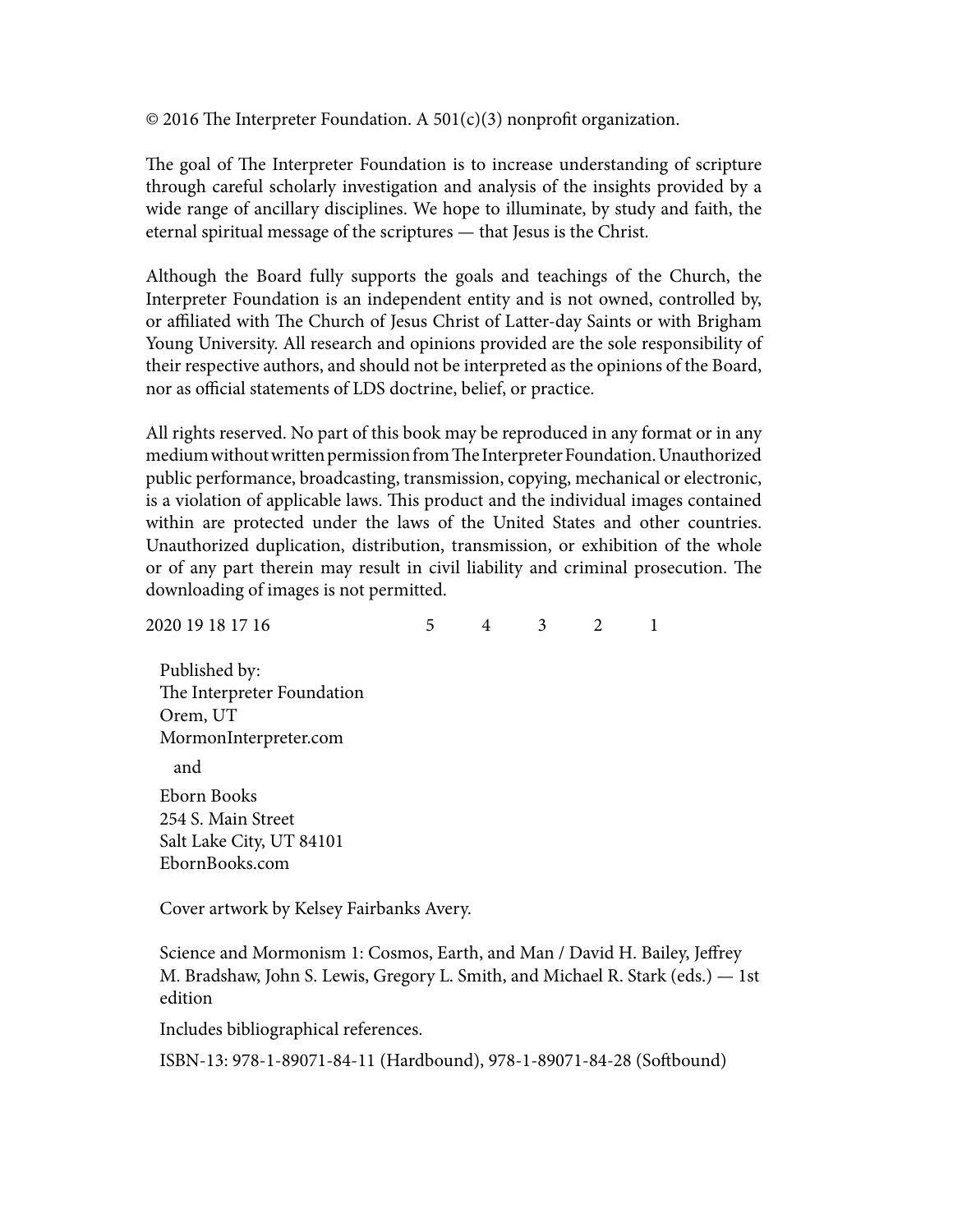# QUESTIONS AND COMMENTS ABOUT EVOLUTION

David M. Belnap

| 1. Why should Latter-day Saints who are not scientists care about                                                                    |
|--------------------------------------------------------------------------------------------------------------------------------------|
| 2. Does evolution necessarily imply that creation must have been a godless,                                                          |
| 3. How does the Fall of Adam and Eve fit in with evolution?397                                                                       |
| 4. What perspectives from the Restored Gospel help Latter-day Saints<br>understand the Creation differently from other believers?400 |
| 5. Why shouldn't we just wait for God to provide physical evidence of the                                                            |
| 6. How do those who accept evolution deal with the fact that it says nothing                                                         |
| 7. Why do you emphasize that evolution is compatible with atheism as well                                                            |
|                                                                                                                                      |
| 9. Why should any believing Latter-day Saint be reluctant to embrace the                                                             |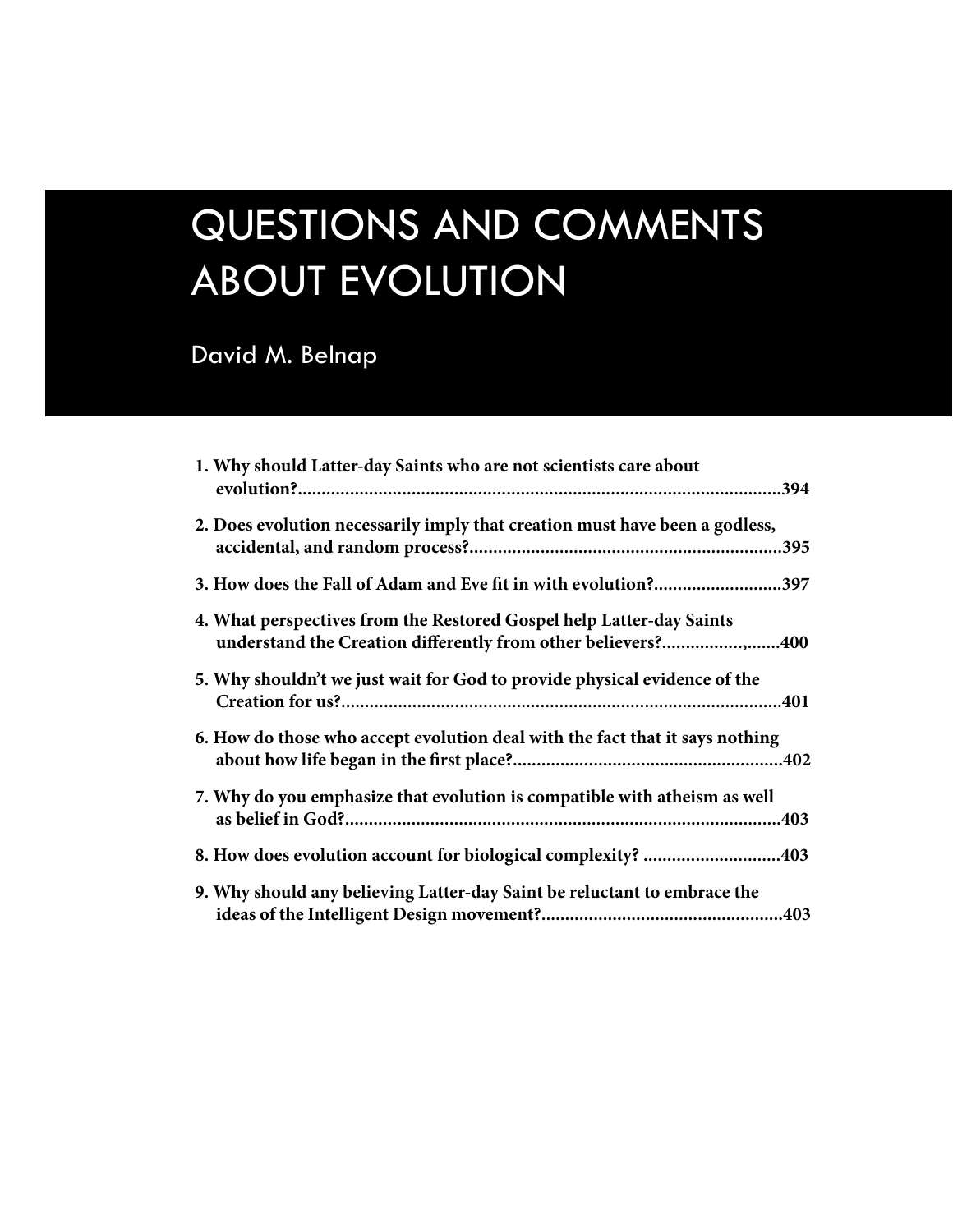The publication of an earlier version of my chapter, "The Theory of Evolution is Compatible with Both Belief and Unbelief in a Supreme Being," as an article in the *Interpreter: A Journal of Mormon Scripture*<sup>1</sup> generated is Compatible with Both Belief and Unbelief in a Supreme Being," as an article in the *Interpreter: A Journal of Mormon Scripture*<sup>1</sup> generated many comments on the journal website. Here are some thoughts in response to those comments. I have formatted them as questions and answers or as statements and responses.

#### **1. As shown by some contentious statements on the website, evolution remains controversial among Latter-day Saints. Evolution does not affect what many people do in their daily lives and only seems relevant to biologists. Why should such controversial articles be published in a journal dedicated to building faith among Latter-day Saints?**

Regardless of whether biology, geology, anthropology, or a related field becomes one's profession or avocation, many of us who learn about evolution are confronted by promoters of atheism who use evolution as evidence of atheism. As evidenced by the popular opinion that evolution and faith in God are incompatible, promotions of atheism can be very compelling. In addition, as seen through the popular media, the orientation of Western culture is becoming more secular. At least part of this trend is because influential people think the biblical creation story is a fable. People need to know that alternatives are reasonable. People need to know that faith in God and acceptance of science are compatible.

I had a teacher in graduate school who promoted a godless point-of-view. One day in a class on biophysical chemistry, my professor said that everything could be explained by chemistry and physics. The context in which he said this and his lack of clarification strongly suggested that he was bearing witness of atheism. Fortunately, I had multiple other examples of scientists who believed in God. A few active members of my Latter-day Saint ward, including one of my bishops, were scientists at Purdue University, which I attended. One of these active members was on my thesis committee. A fellow biology graduate student was a Jew and a good friend. He was very observant in the orthodox tradition. One day I was talking to him and another professor on my thesis committee who belonged to a Protestant church. We were commenting that a poster advertising an upcoming lecture by James D. Watson, the co-discoverer of the structure of DNA, mistakenly called Dr. Watson the "inventor of DNA." The professor replied that he "prayed to the inventor of DNA every night." Another good example was my major professor. Before having dinner at his home, his family and I joined hands around the table and prayed. They attended a Protestant church. In one of his children's bedrooms was a plaque with a very familiar verse: "I am a child of God and He has sent me here …" All of these good examples were people who also accepted evolution. Another good example was one of my stake presidents who was a plant breeder for an agricultural company. During an interview, he asked me what my field of study was. When I told him it was biochemistry, he voluntarily exclaimed, "Ah! those people that think evolution isn't real. I use it in my work every day!"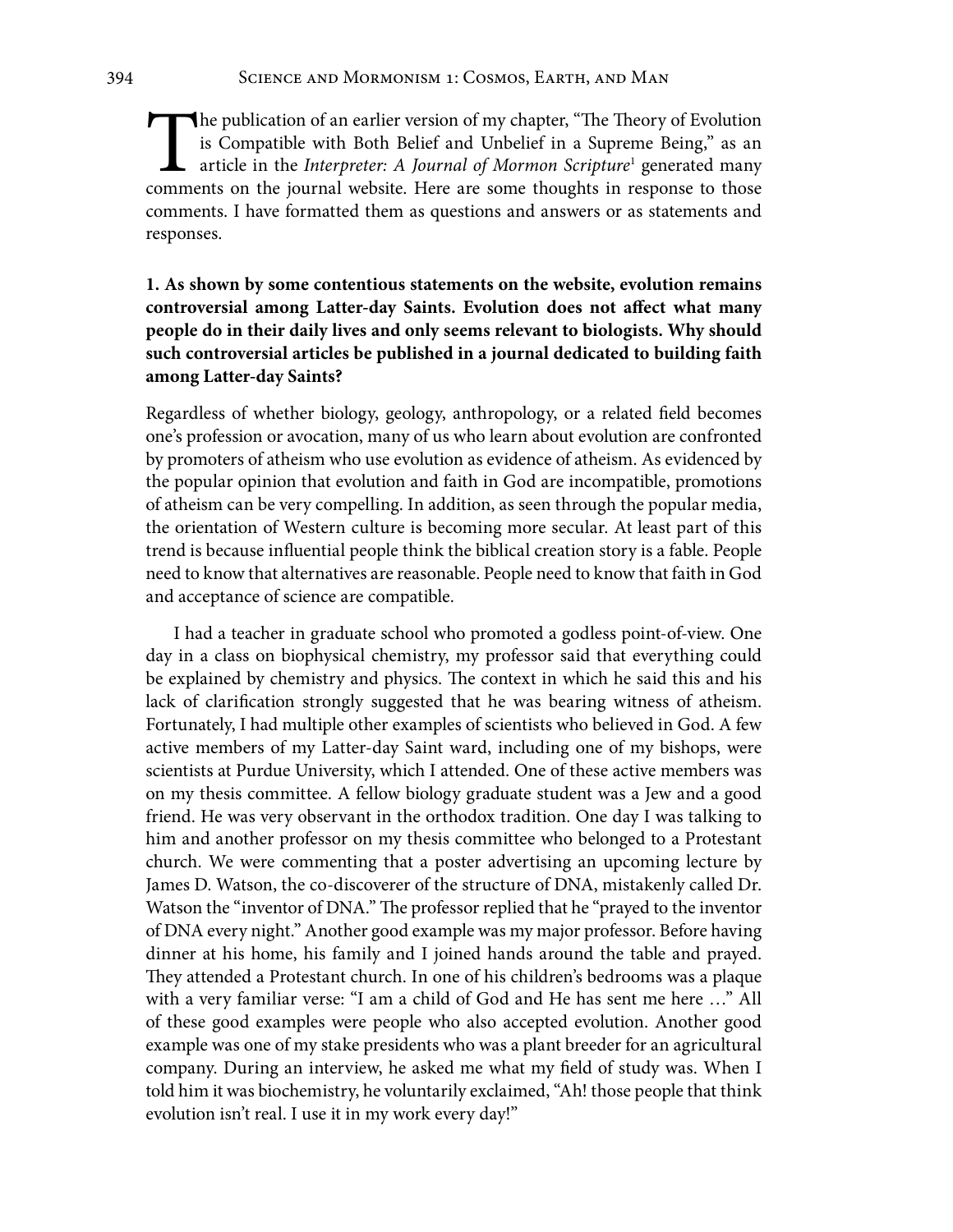My approach to creation and evolution is not about "sugar-coating" scientific data or doing "mental gymnastics" with the scriptures. I don't think that is helpful or necessary. I accept the scriptures as truth and scientific observations as fact. Geologist and Apostle James E. Talmage wrote:

Discrepancies that trouble us now will diminish as our knowledge of pertinent facts is extended. The Creator has made record in the rocks for man to decipher; but He has also spoken directly regarding the main stages of progress by which the earth has been brought to be what it is. The accounts cannot be fundamentally opposed; one can not contradict the other; though man's interpretation of either may be seriously at fault.<sup>2</sup>

The use of evolution in designing proteins and constructing objects is new knowledge that has come into the world. How antibodies are formed is also new knowledge. I think this new knowledge can help us gain new understanding of how God could have formed life on earth. I think this new knowledge can bring us closer to resolving the contentious creation-evolution controversy.

I respect my colleagues and others who are agnostic or atheist in their belief about God. As our faith teaches, we allow each person to believe how he or she chooses (Articles of Faith 1:11). These colleagues and friends have been kind people who have respected my belief in God. I have learned good things from them, even moral lessons. However, people who espouse atheism need to know that evolution is not proof of their point-of-view. Youth, especially, need to know that faithful alternatives exist. Many responses to my article on the *Interpreter* website clearly showed that the idea is prevalent within the Latter-day Saint community that evolution is incompatible with faith in God. This is simply not true, as my active Latter-day Saint brothers and sisters showed me in Indiana and as the U.S. National Academy of Sciences and Institute of Medicine have stated.<sup>3</sup>

Of course, serving other people and the Lord is more important than knowing how God created life on earth. But, reconciling evolution and creation has helped build my faith in God and, hence, helped motivate me to do those more important things.

#### **2. Evolution claims that undirected, natural processes account for the world. Many scientists hold this view. The creation means that miraculous, directed processes account for life on earth. Only one of these views can be true. If the former is true, then the prophets and scriptures are false.**

A person's view of creation and evolution can be heavily biased by his or her core religious beliefs and assumptions that come from those beliefs. This is true for most people, including me. (I use the term "religious" broadly to mean any belief system that deals with a person's beliefs in God, the afterlife, morality and ethics, and so forth. Therefore, I include belief in God or atheism as religious beliefs.) Many people are convinced that if evolution is true God does not exist and if evolution is false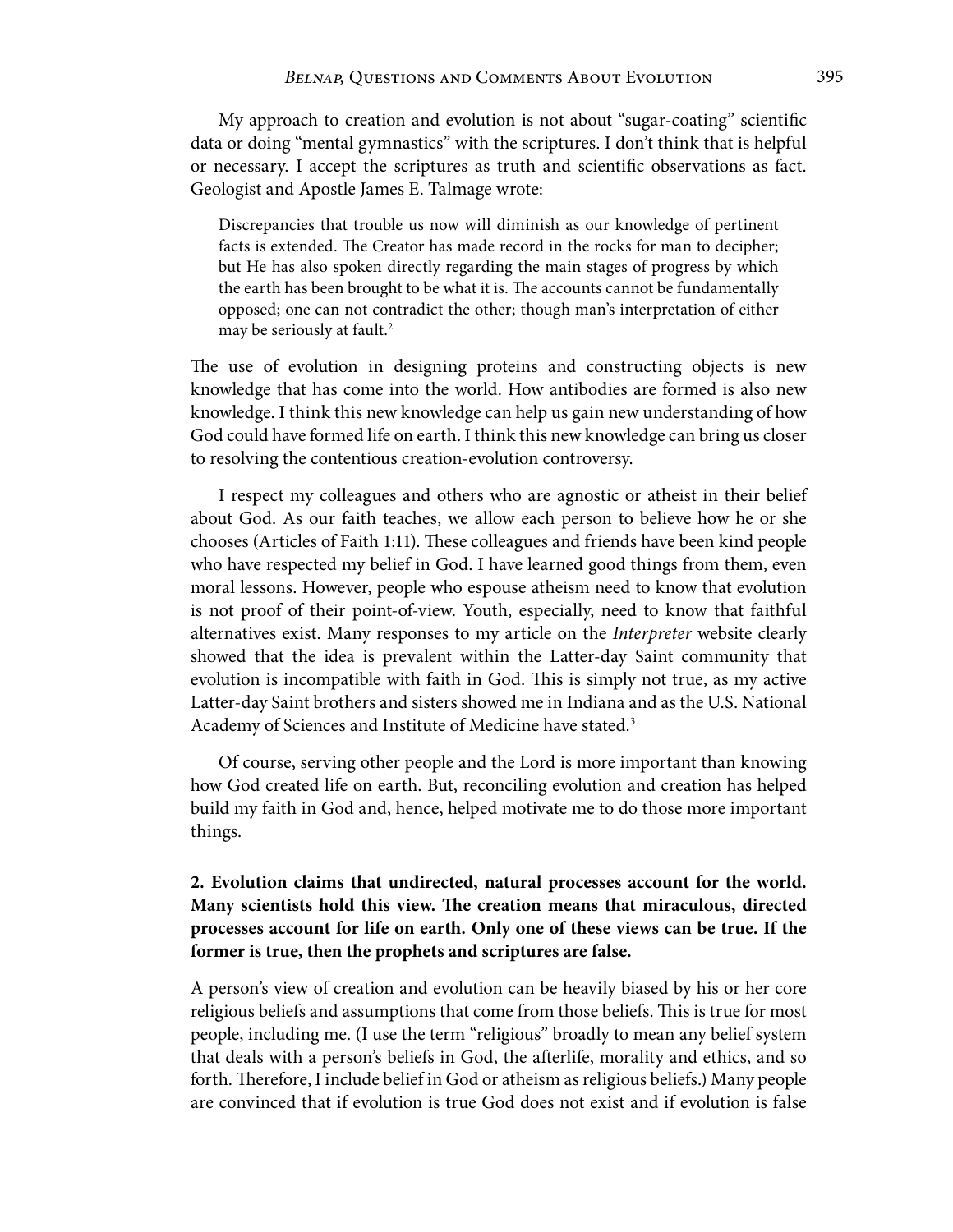God does exist. Therefore, the stakes are high and emotions very strong. I hope my essay will challenge assumptions that lead believers in God and believers in atheism to conclude that scripture and science are incompatible.

On the *Interpreter* website, several responders to my essay wrote comments that showed they assume that evolution = atheism or evolution = "an accidental process." These assumptions are not based on science. One person quoted the following statement by the late William Provine, a prominent scientist:

Let me summarize my views on what modern evolutionary biology tells us loud and clear. … There are no gods, no purposes, and no goal-directed forces of any kind. There is no life after death. When I die, I am absolutely certain that I am going to be dead. That's the end of me. There is no ultimate foundation for ethics, no ultimate meaning in life, and no free will for humans, either.<sup>4</sup>

This view is a religious view. It is not scientific. The U.S. National Academy of Sciences and Institute of Medicine do not define evolution this way.<sup>5</sup> Their report emphasizes the mechanism of biological evolution. They also emphasize that many scientists find evolution compatible with faith in God. The evolution website sponsored by the University of California at Berkeley notes, "in the scientific community there are thousands of scientists who are devoutly religious and also accept evolution."6 Several years ago, the Public Broadcasting Service produced a documentary series on evolution. The website for this series makes clear that evolution is compatible with belief in God:

Does evolution prove there is no God? No. Many people, from evolutionary biologists to important religious figures like Pope John Paul II, contend that the time-tested theory of evolution does not refute the presence of God. They acknowledge that evolution is the description of a process that governs the development of life on Earth. Like other scientific theories, including Copernican theory, atomic theory, and the germ theory of disease, evolution deals only with objects, events, and processes in the material world. Science has nothing to say one way or the other about the existence of God or about people's spiritual beliefs.7

The main difficulty for believers in God is the idea that evolution is a random process. But what are the religious implications of humans using evolution in constructive ways? If a researcher desires a protein to perform a specific function and uses evolution (random changes followed by selection) to achieve that purpose, does that mean that the result was accidental or without design or purpose? No, the designer achieved his or her purpose. Therefore, if God used this same process to create life on earth, should that process undermine belief in him or belief that he created the world?

Yes, many scientists, philosophers, and others believe that evolution is a godless, accidental process. But, must I agree with them? If thousands or millions of our Christian brothers and sisters think Mormonism is unchristian, does that make it so?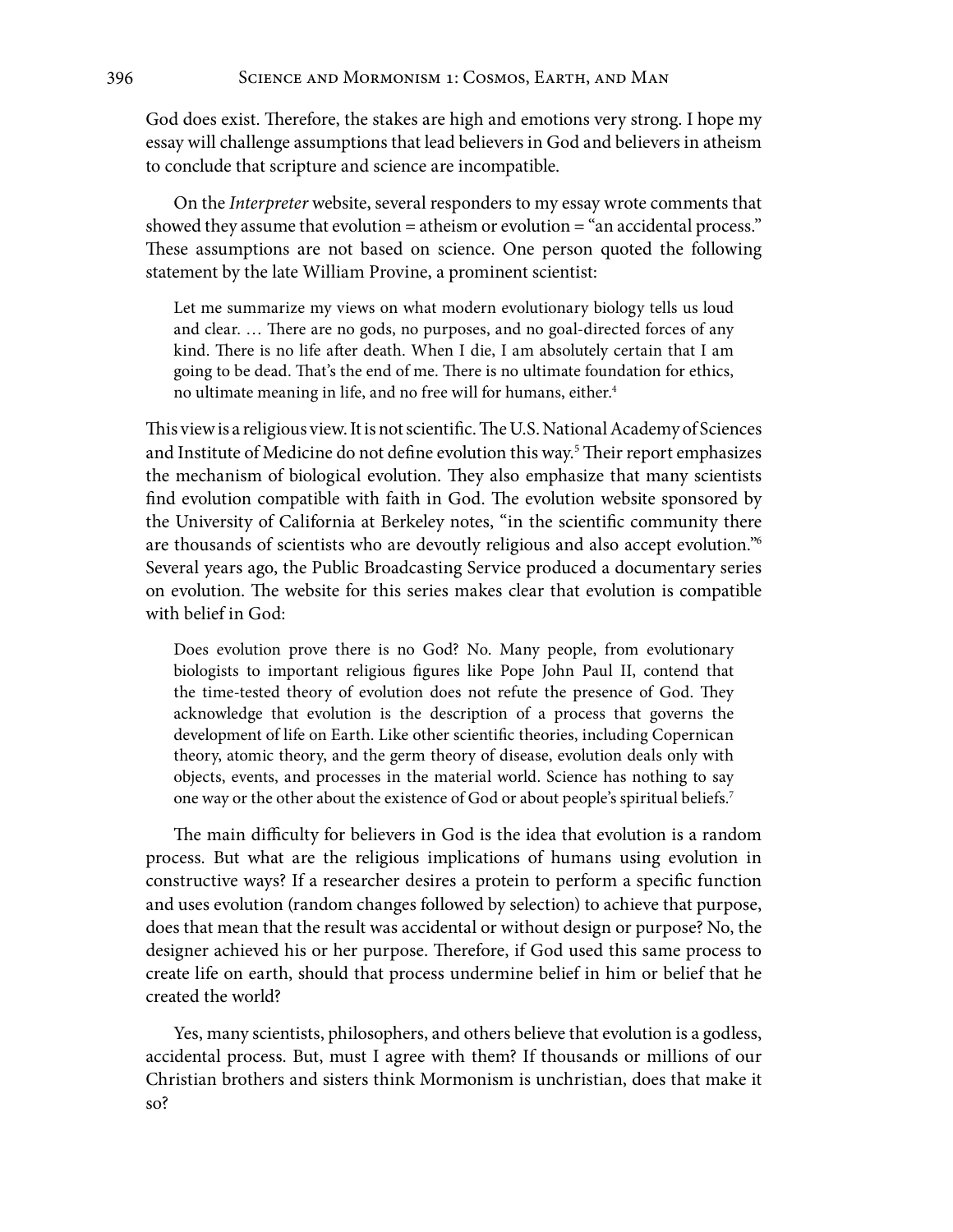#### **3. You pointed out how flowering-plant and whale evolution can be harmonized with the scriptural Creation accounts. What can you say about the Fall of Adam and Eve and its relationship to evolution?**

After hearing a scientist colleague suggest that the poor or imperfect design of some parts of life was evidence for a godless evolutionary process, I was impressed with how the fallen world would be expected to be imperfect and even cruel, as indicated by the Lord's statement to Adam and Eve that the world would contain sorrows, painful childbirth, thorns, thistles, and sweat (Genesis 3:16−19; Moses 4:22−25). Thorns, thistles, weeds, and sweat suggest the competition among living things that we observe in nature and the hard work people have had to do to compete and survive. These scriptural ideas are consistent with the kind of world that could be created by an evolutionary process where fierce competition occurred and where the design might not be optimal but was adequate. Some claim the "less than optimal design" is evidence of a godless process. I disagree. I think this is another example of the congruence of scripture and nature. (In my chapter, "The Theory of Evolution Is Compatible with Both Belief and Unbelief in a Supreme Being," in the present volume, see the section entitled "An Imperfect World.")

The scriptures teach us that Adam and Eve were placed in the Garden of Eden where they lived for a time, were tempted to eat a forbidden fruit, partook of that fruit, and then were expelled from the garden into the harsh outside world. The scriptures and modern prophets tell us the Fall was important for ushering in mortality and was part of God's plan.<sup>8</sup> Just as unanswered questions remain about the Atonement of Christ, many unanswered questions remain about the Fall of Adam and Eve. Most, if not all, of these questions remain outside the realm of science. Nevertheless, the following four ideas have helped me reconcile current Latter-day Saint teachings on the Fall and current scientific understandings about life on earth.

**A. The scriptures indicate that the Garden of Eden was a separate place from the rest of the world (Genesis 2:8, Moses 3:8, Abraham 5:8).** These verses say that Adam was formed before being placed there, suggesting he was formed outside of the Garden of Eden. These statements are consistent with the idea that processes happening outside the Garden could have been very different from the peaceful, ideal environment within the garden. Therefore, life could have developed outside the garden through evolutionary means, with death and other mortal consequences absent from the Garden of Eden.

**B. For Latter-day Saints, authoritative statements come from the First**  Presidency or from the President of the Church.<sup>9</sup> Although positions against evolution, sympathetic to evolution, or somewhere in-between (neutral) have been expressed by individual church leaders,<sup>10</sup> the First Presidency has never ruled on "organic evolution" as a biological process, only on the origin of man as a divine creation of  $God<sub>11</sub><sup>11</sup>$  on the acceptance of demonstrated truths from science, and on the acceptance of diversities of opinion.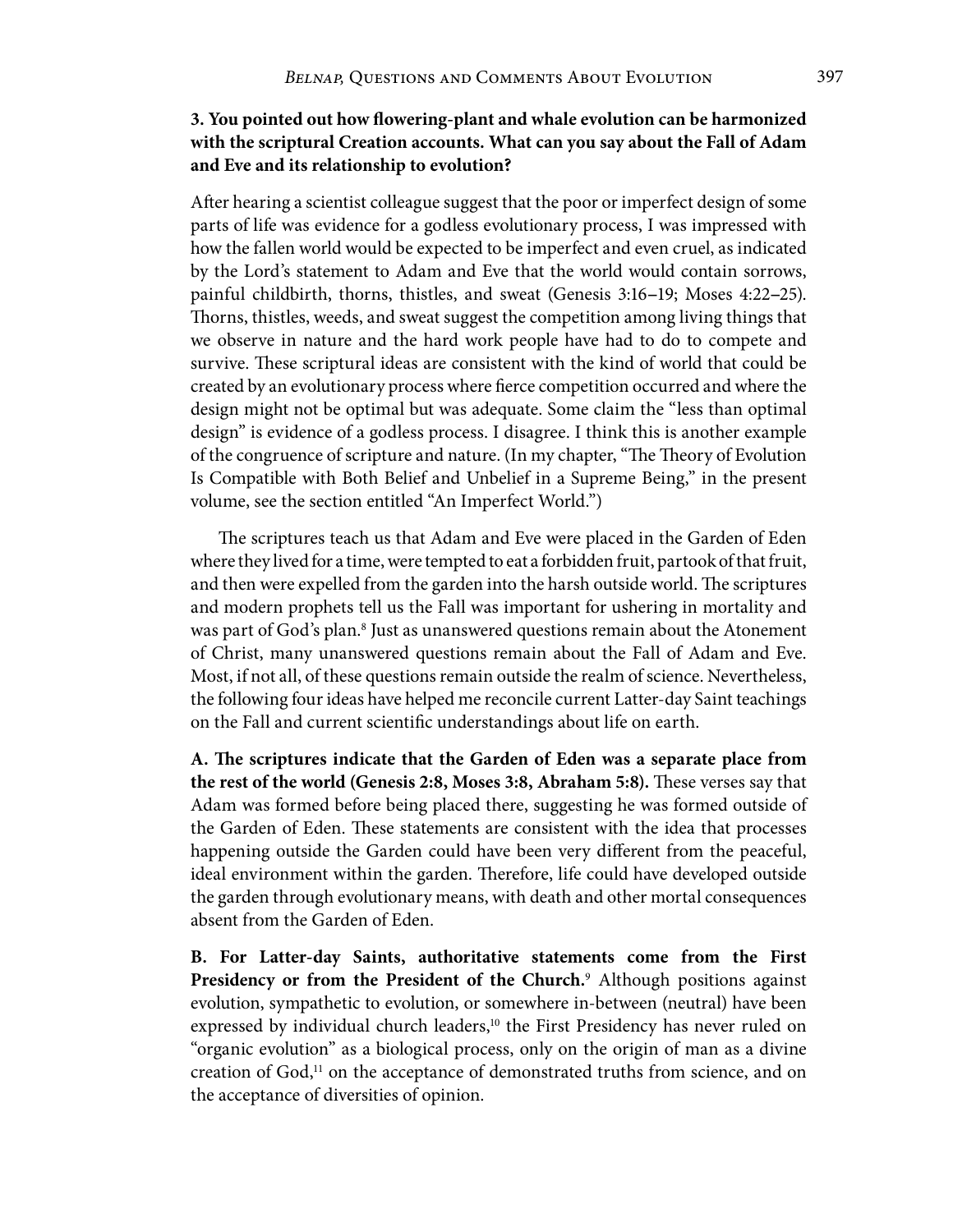In 1931, two Latter-day Saint leaders (Elder Brigham H. Roberts, President of the First Quorum of Seventy, and Elder Joseph Fielding Smith, Jr. a member of the Council of Twelve Apostles) had a disagreement over human evolution that came before the First Presidency.<sup>12</sup> Elder Roberts argued that human-like creatures, formed by evolutionary processes, existed before Adam and Eve. He proposed that these "pre-Adamite" creatures were destroyed in a cataclysmic event and then Adam was brought to earth from another world. Elder Smith stated that no death occurred anywhere on earth before the Fall and that the doctrine of pre-Adamites was not church doctrine. After much discussion, the First Presidency ruled that neither view represented church doctrine:

The statement made by Elder Smith that the existence of pre-Adamites is not a doctrine of the Church is true. It is just as true that the statement: "There were not pre-Adamites upon the earth," is not a doctrine of the Church. Neither side of the controversy has been accepted as a doctrine at all.

Both parties make the scripture and the statements of men who have been prominent in the affairs of the Church the basis of their contention; neither has produced definite proof in support of his views. …

We call attention to the fact that when one of the general authorities of the Church makes a definite statement in regard to any doctrine, particularly when the statement is made in a dogmatic declaration of finality, whether he express it as his opinion or not, he is regarded as voicing the Church, and his statements are accepted as the approved doctrines of the Church, which they should be.

Upon the fundamental doctrines of the Church we are all agreed. Our mission is to bear the message of the Restored Gospel to the people of the world. Leave Geology, Biology, Archaeology and Anthropology, no one of which has to do with the salvation of the souls of mankind, to scientific research, while we magnify our calling in the realm of the Church.

We can see no advantage to be gained by a continuation of the discussion to which reference is here made, but on the contrary are certain that it would lead to confusion, division and misunderstanding if carried further. Upon one thing we should all be able to agree, namely, that Presidents Joseph F. Smith, John R. Winder and Anthon H. Lund were right when they said: "Adam is the primal parent of our race."<sup>13</sup>

Furthermore, the matter of *how* Adam and Eve were divinely created was declared unknown. Speaking of Adam and Eve in 1976, President Spencer W. Kimball said, "We don't know exactly how their coming into this world happened, and when we're able to understand it the Lord will tell us."14 A statement in 1910 attributed to the First Presidency<sup>15</sup> emphasized that revelation does not say how the mortal bodies of Adam and Eve were created. Among two other possibilities, they stated that their mortal bodies could have "evolved in natural processes to present perfection, through the direction and power of God."16, 17 Therefore, as long as a creation mechanism includes God and one accepts the divine origin of God's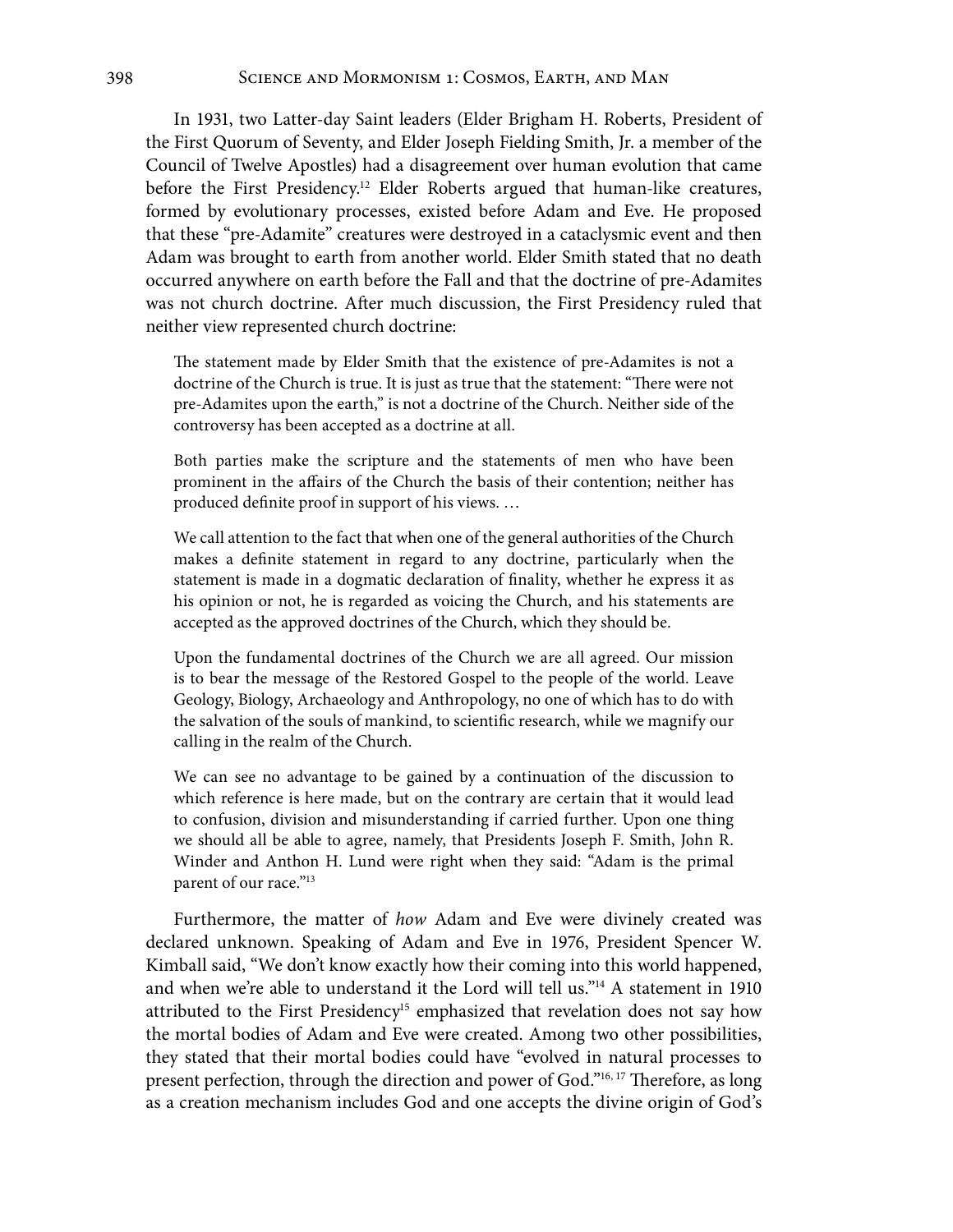human and other creations, that mechanism is not inconsistent with Latter-day Saint doctrine.

**C. In thinking about the Fall and the Creation, Latter-day Saints and other believers in God often assume that the process of Creation and the Fall was linear — that is, first the earth was created followed by the Fall, which only then introduced death into the world. The implication is that the Fall had to come before death anywhere on earth could occur. Is this premise correct?** Reconciling evolution and the scriptural teachings of the Fall is much easier if this assumption is incorrect. An unpublished idea presented to me by Larry E. Dahl, Professor Emeritus of Church History and Doctrine at Brigham Young University, suggests this presumption is not valid. Brother Dahl asked, "Could the Fall have been retroactive? Christ's Atonement was applicable to people who came before it occurred; could not the effects of the Fall also be applicable before it occurred as well as after?"18 Plants and other animals had to be present for Adam and Eve to live on the earth. Therefore, some creation had to occur before Adam and Eve could be present to instigate the Fall. If evolution is necessary to produce their mortal bodies and the rest of life on earth, if the Fall must occur for God's children to experience mortality, and if the Fall was retroactive, then no conflict need exist between our current understandings of the scriptures and science. Death and competition could occur before the Fall, as life progressed to the state where humans could exist. After the Creation, Adam, Eve, and a few other living things could have been placed apart (perhaps by a miraculous process<sup>19</sup>) in the special environment of the Garden of Eden, where the Fall could take place. The Fall then legitimized all fallen conditions on the earth.

Because we mortal humans think only in terms of linear time, the idea of the Fall being applied to the future and the past seems strange. But, is this tactic strange to God who is not limited by time (see Alma 40:8)?

**D. Having an incomplete understanding of life is part of living in mortality.**  Dilemmas and seemingly conflicting ideas are part of the world in which the Lord sent us to be tested. This is necessary for us to develop faith. Therefore, we should not be surprised that our understanding of events such as the Atonement, Fall, and Creation is incomplete. My faith is the scriptures are true, the observations of science are true, and someday all will be clear:

In that day when the Lord shall come, he shall reveal all things—things which have passed, and hidden things which no man knew, things of the earth, by which it was made, and the purpose and the end thereof — things most precious, things that are above, and things that are beneath, things that are in the earth, and upon the earth, and in heaven. (D&C 101:32–34)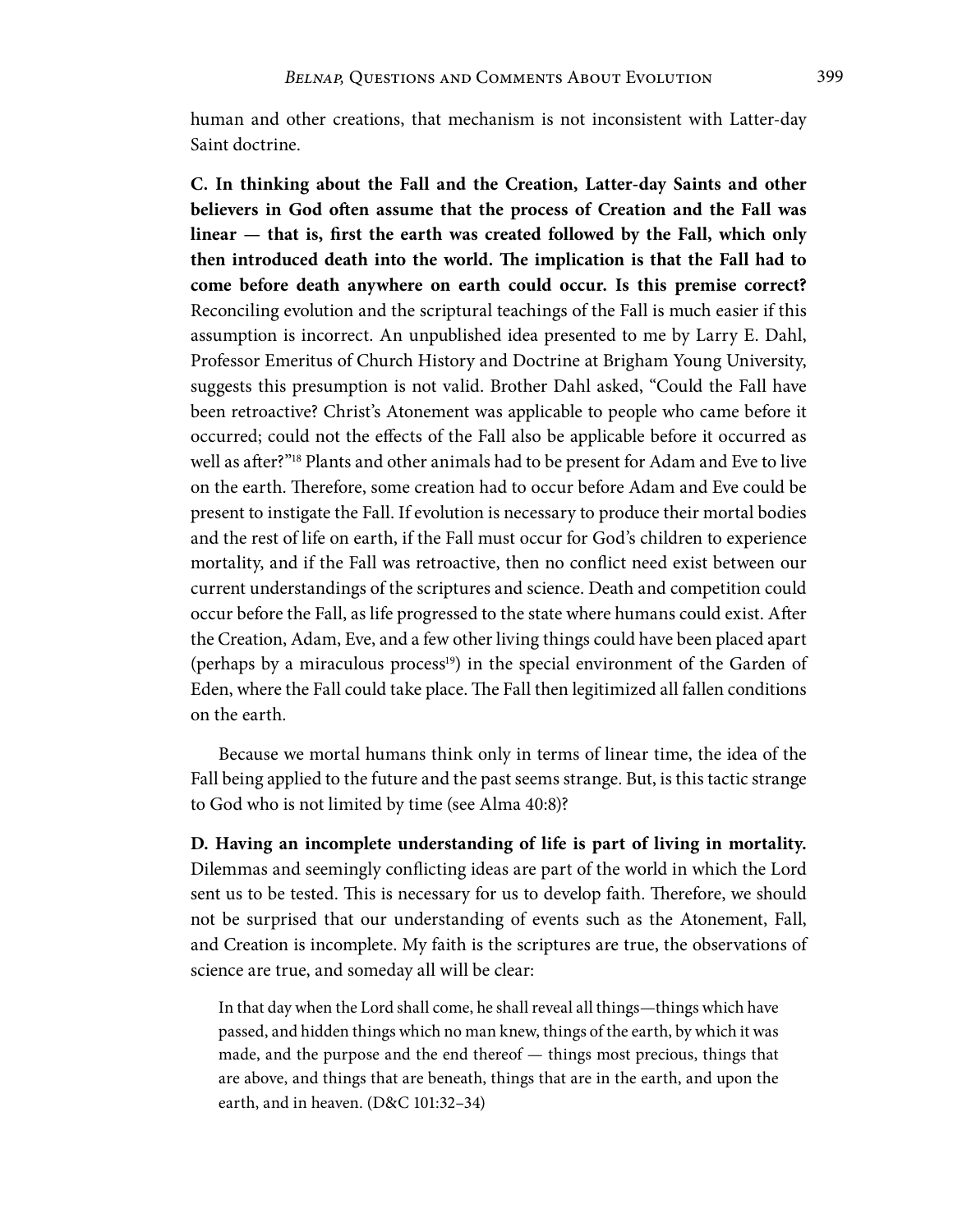#### **4. People who promote creationism sincerely believe in God but simply have a different viewpoint of the scriptures and scientific data from you and others.**

I have not intended to spurn people who have sincere beliefs in creationism, Intelligent Design, or atheistic evolution. I respect their beliefs. But whether they know it or not or whether they intend to or not, those supporting and pushing these efforts are trying to prove the existence or non-existence of a creator. Can God's existence be proven?

Of course, many people are simply questioning evolution or divine creation. Sincere questions are worthwhile.

At least some of the evolution-creation conflict is attributable to what people think God is like or other religious teachings. The Restored Gospel gives perspectives that can help you and I see the Creation differently from what other believers in God teach and believe.

- Some theologians suggest that if God had a hand in evolution this makes him responsible for evil and cruelty in the world. They suggest that if evolution occurred it is the domain of Satan and that the physical death brought on by the Fall is an aberration in God's plan. The restored gospel gives us a different perspective. The Fall was part of the Lord's plan.<sup>20</sup> He sent us into a world where competition, cruelty, and disease are present. Death comes to every living thing and is a necessary part of our existence.<sup>21</sup> Although painful, these, and other, difficulties are necessary for us to prioritize and make decisions about what is most important to us (see Abraham 3:24−25). How could we develop faith and how could we make independent choices if we were not subject to a world where we must face difficult situations? How many potentially dangerous or difficult things do parents encourage their children to do—knowing that their child may face excruciating, even life-threatening, challenges in the process? Does this mean the parent is evil? For example, if parents encourage their children to marry but a child's marriage ends in abuse and divorce, does that make the parent responsible for the abuse and divorce?
- During graduate school at Purdue University, I attended a presentation by a representative of the Institute for Creation Research. I think the presenter was the late Henry Morris. The Institute for Creation Research promotes the idea that God created the world in six 24-hour days *ex nihilo* (out of nothing). At the end of Dr. Morris' presentation, the audience was permitted to ask questions. I asked him why matter could not be eternal just as God was eternal. In other words, why is creation *ex nihilo* significant?<sup>22</sup> He replied that if matter was also eternal, then matter would be co-equal with God. That is an assumption he and other people have made. Is their assumption legitimate? What says that if God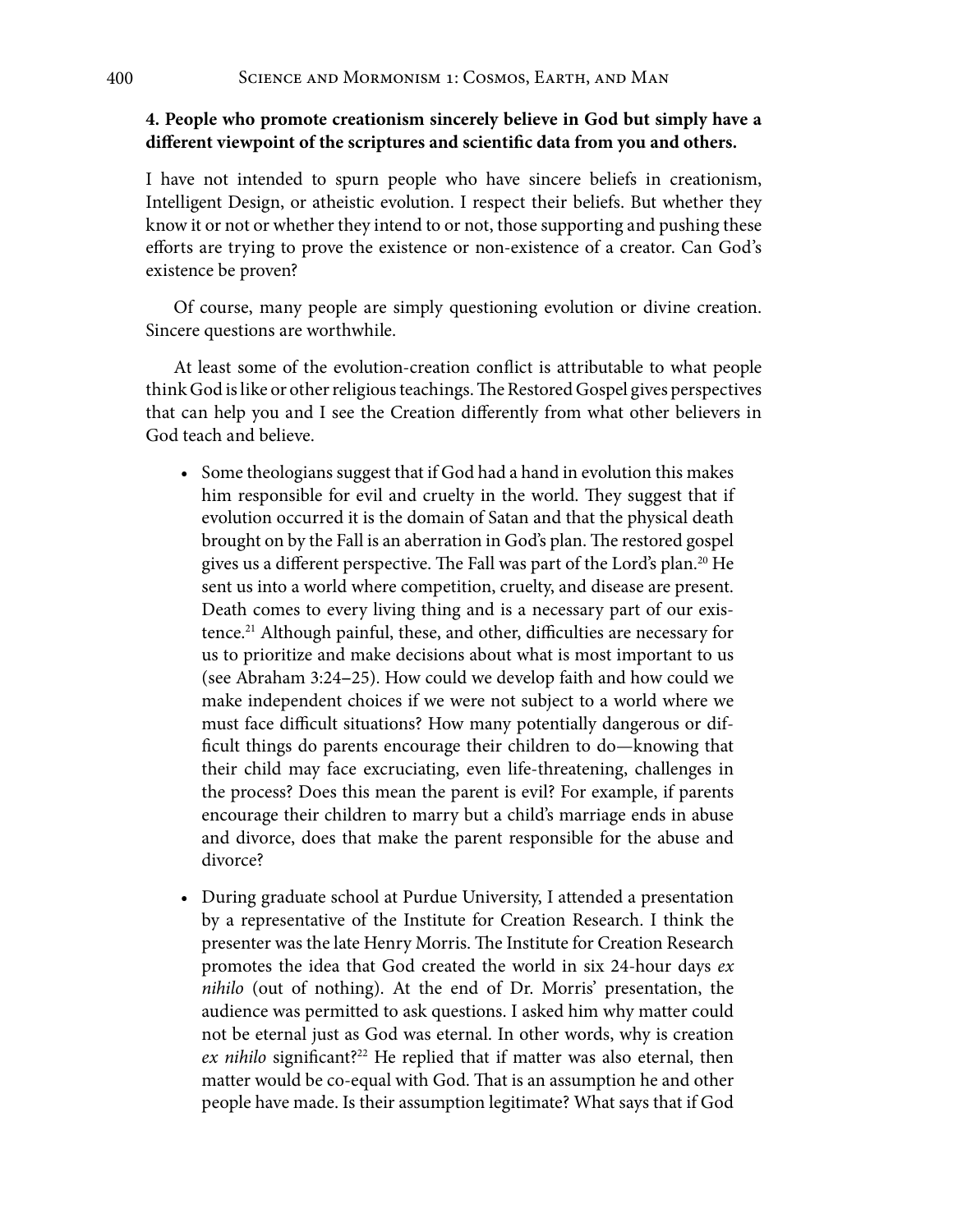and matter are eternal that the two are co-equal? No scripture says that. In fact, the Book of Mormon teaches that both things to act and things to act upon exist (2 Nephi 2:14). Therefore, a better assumption should be that whatever acts is more powerful than whatever is acted upon, and so, if God and matter are eternal, God is above matter. In addition, modern revelation teaches that creation *ex nihilo* is incorrect. Joseph Smith taught that the Creation was a process where God took elements that were also eternal and organized them into the earth.<sup>23</sup> The Lord revealed to Joseph Smith, "the elements are eternal" (D&C 93:33).

#### **5. Why assume that God will not provide physical evidence of the Creation and other spiritual things? This view seems to indicate you are embarrassed about faith in God.**

My views are motivated in part by the following experience. When I was a student at Brigham Young University, I took a religion class that discussed some of the evidence for the Book of Mormon. For example, we talked about the book coming from a very unlearned young man in a very short time and witnesses who saw the golden plates and never denied their testimonies of that observation, even after leaving the church. I was astonished when my professor insisted that this evidence was not proof that the Book of Mormon was true. He told us we had to get our own spiritual conviction. I did not want to have to work for a spiritual conviction! I wanted the easy way out! My professor explained that those facts were just consistent with the book being true. God seems to give just enough physical or logical evidence to help believers see they are not crazy, but not enough to make belief in him a mathematical-like proof. On the other hand, those who have atheistic beliefs can also find evidence for their position. Faith is required for either belief in God or belief in atheism. The principal evidence that God is the Creator comes from the scriptures. That witness and my own spiritual experiences are what I believe. Secondary evidence is the order, complexity, and beauty of nature (see Alma 30:44). But, our atheist brothers and sisters have a different view from the same secondary evidence.

I am not embarrassed about faith, but I think each of us has to do the spiritual work necessary to build faith. We cannot expect a crutch or an easy way out through scientific proof. That said, I find my faith strengthened by what I learn through science, including evolution. My views are also motivated by scriptural statements that signs follow belief (Mark 16:17; Ether 4:18; Ether 12:6; D&C 58:64). In other words, faith must come first. Then we can see physical things through spiritual eyes. As taught in the Book of Mormon, people can observe physical signs that corroborate spiritual teachings, but without a spiritual foundation, the observed phenomena can be easily excused as mere happenstance (3 Nephi 1−2). Yes, an orderly, beautiful, well-tuned earth is consistent with a divine creator. Yes, many have been motivated to come to God by observing or being in nature. However, those people had spiritual experiences in those situations. The concept that God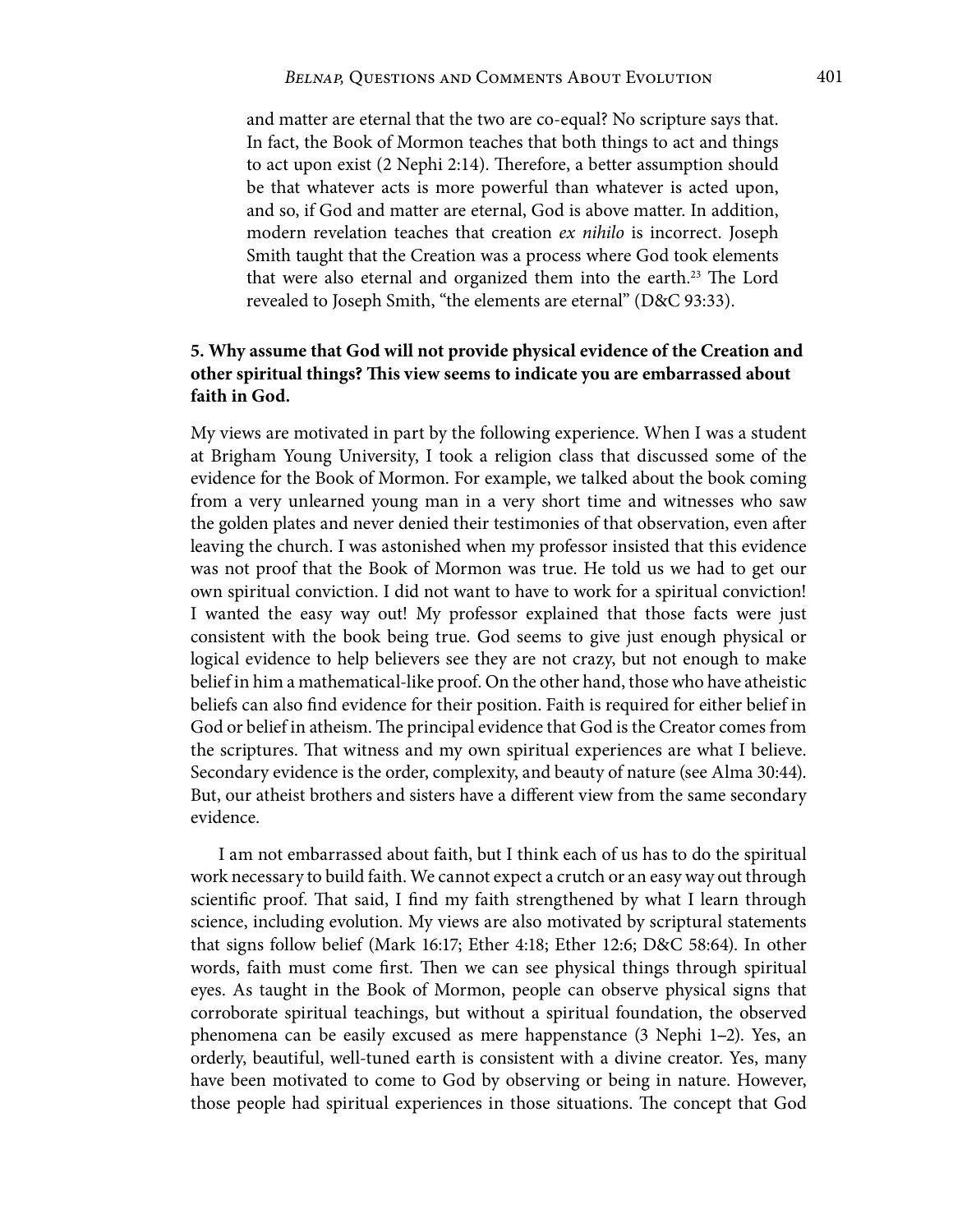truly is the Creator comes to us through revelation. In other words, when I observe nature and "see God," I see through my spiritual eyes.

What physical observation indicates or could indicate that God was the Creator? Would that observation need to show something that could not be explained by natural means? That seems to be the assumption of creationists, atheistic evolutionists, and Intelligent Designers. Is that premise legitimate? Why could God not apply natural means to create the world? That would still take great skill and knowledge!

If humans can use evolutionary processes for constructive work, then certainly a super-intelligent, omnipotent being could too. This awareness can help all of us realize (1) evolution should not be equated with godlessness and (2) the mechanism is irrelevant to the question of whether God exists or not.

#### **6. Evolution says nothing about how the first life began. This is a serious flaw in the theory.**

Evolution is an explanation for how life as we know it today came to be from primitive or ancestral life forms. How the first life form came to be is unknown, although hypotheses exist.

If current scientific understanding is unclear on how the first life started, how is that a flaw in evolutionary theory? Many scientific—and religious—principles raise significant, unanswered questions. Is the law of gravity flawed because it cannot explain how gravity works (i.e., how two objects with mass have an attraction for one another)? Are our beliefs in the Fall and Atonement flawed because we cannot completely explain either one?

The length of time required to answer a question is irrelevant. Some religious and scientific questions are very difficult to answer. How life originated from the sterile earth is one of those questions. As stated, some hypotheses have been made, but nothing is settled yet. One responder on the *Interpreter* website suggested that evolution could not be correct if we have had over one hundred years to answer how the first life came to be and yet we still do not know. You and I must be careful in arguing that many years is enough time to answer a difficult question. One could also argue that two thousand years of Christianity or two hundred years since Joseph Smith's first revelation is enough time for us to learn how the Fall and Atonement works.

A famous experiment in the 1950s by Harold Urey and Stanley Miller showed that electrical discharges could produce amino acids (the building blocks of proteins) from compounds that may have been found in the atmosphere before life on earth began. Many have surmised that lightning strikes on the pre-biotic earth could have stimulated formation of amino acids and other compounds essential for life, and that this was one of the first steps in how life began. Many have assumed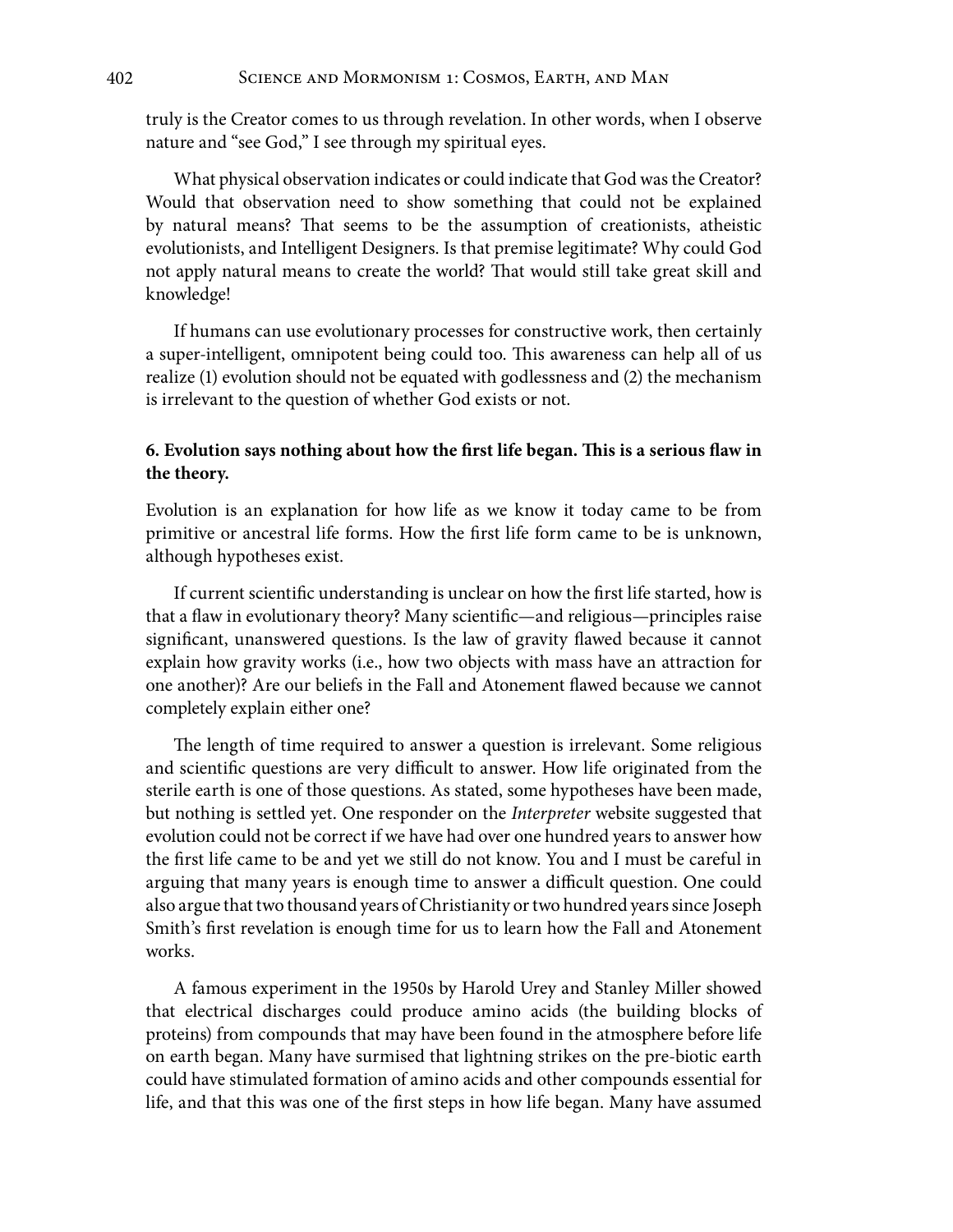that this experiment showed that life began as a godless process. Is that assumption legitimate? If lightning occurs, does that mean God was not involved? What would be the evidence that God is or is not involved? We cannot assume that formation of the first life form was some miraculous, supernatural event or that the formation of the first life form is the evidence that will prove God did or did not create the earth. Establishing the first life form could have been a natural process, such as lightning strikes forming amino acids and life being introduced from outer space. Again, the evidence that God was the Creator comes from the scriptures. They say that God was responsible. They do not say the creation was an unnatural, supernatural, or "magical" process. Besides, how could we ever tell from physical evidence if something was produced "miraculously" or by a natural process?

#### **7. Why do you emphasize that evolution is compatible with atheism as well as belief in God?**

Too much of the creation-evolution controversy has descended into an argument over which side can prove its point-of-view with scientific evidence or logical argument. I have tried to emphasize that science does not take sides in whether God exists or not. Although human use of evolution to construct machines, design proteins, and so forth does indicate that a being more intelligent than us could use the same means to create and maintain life on earth, I also conclude that believers in God need to be aware that this does not prove that God used this mechanism or that God created the world.

#### **8. Evolution cannot produce biological complexity.**

Lipson's and Pollack's engineering experiment and the protein design experiments show that evolution can produce increased complexity and even new functions.<sup>24</sup> The philosophical implications of these experiments are that a being more intelligent than us could have used these same processes to create us and our world. Just because artificial evolution experiments failed in some instances (as one responder noted on the *Interpreter* website) does not mean they will not work. They have worked for others. We humans are likely at a very elementary stage of using this technology. We should not be surprised at failures. The analogous experiments done in my laboratory have not always worked either. My lab's experiments, Lipson's and Pollack's work, and protein design experiments have produced successful results by starting with something randomized.<sup>25</sup> This does not mean that things are happening by chance. Coupling selection to random variation means that this is not "an explosion in a printing shop producing a dictionary."

#### **9. Your comment about Intelligent Design was terse. Is not Intelligent Design proposing that God directed the production of life on earth?**

My comment was terse because the purpose of my essay was not to review or critique Intelligent Design. However, for those who might think my ideas were part of that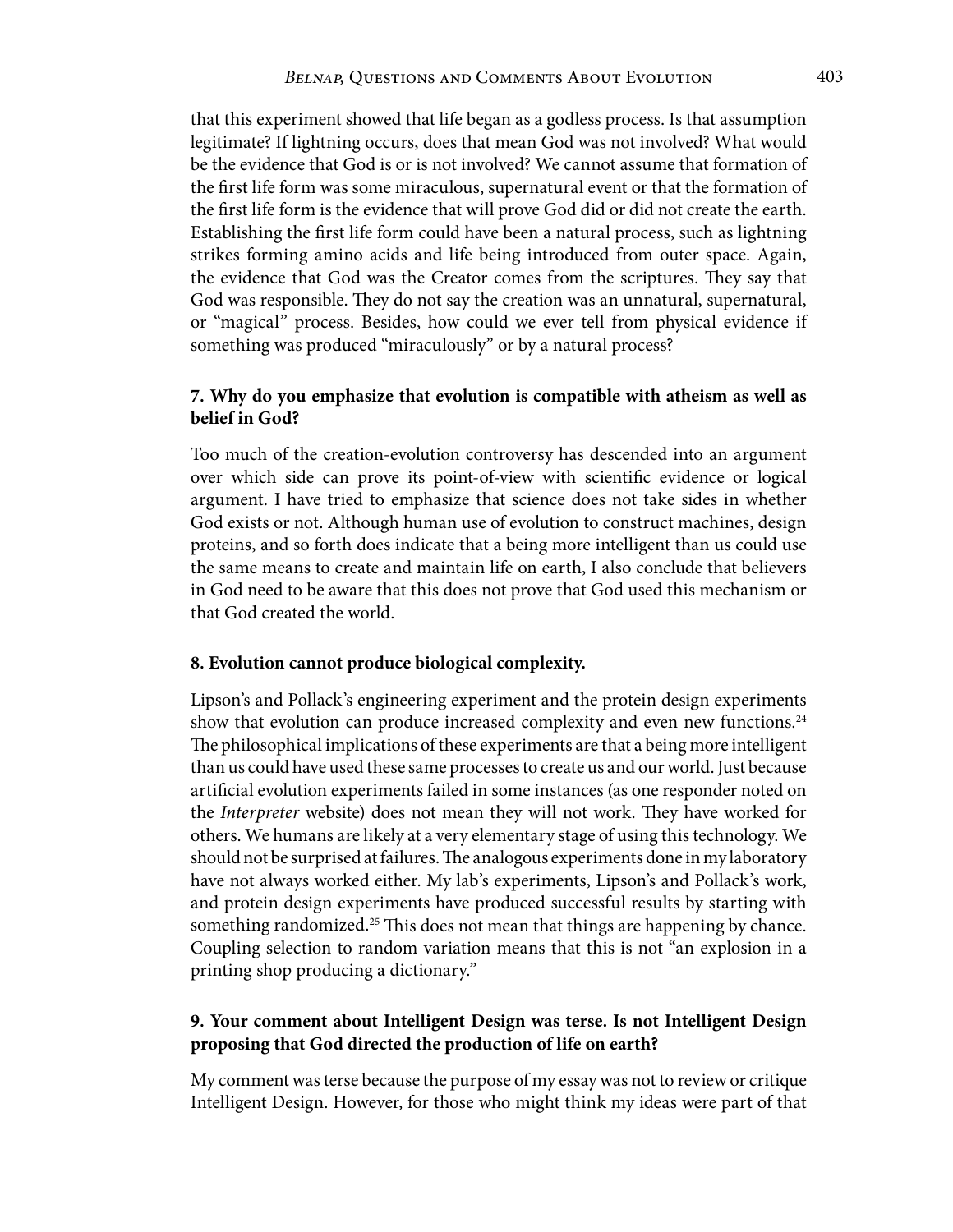movement, I felt I needed to clarify that my thesis (that evolution is a constructive process and could have been used by God to form life on earth) was not the same as what people in the Intelligent Design movement are proposing. That is the main point readers should get from the "Intelligent Design" section.

Intelligent Design is controversial.<sup>26</sup> The principal idea behind the movement is that if one discovers a complex object, he or she can infer that an intelligent designer is responsible. This concept is not new. Perhaps most famously, William Paley made an analogy based on a person finding a stone and a watch in a heath.<sup>27</sup> The person would likely infer that the stone was there "naturally" but the watch was made by someone with intelligence, an intelligent designer. Paley then argued that the design apparent in the biological world was evidence of a creator.

The scientific dilemma is the following: how does one show that geological, astronomical, chemical, and biological complexity is indeed the action of a designer or intelligent agent? Unlike our experience with mechanical complexity (e.g., in watches, buildings, and so forth), we humans have not seen how an intelligent creator could have directed the formation of the universe, the earth, and life on earth. As seen so far, formation of the natural world appears to be a process that simply occurred. Nothing seems to indicate the presence or intervention of an intelligent agent—but, again, what is the test that would show the need for or actions of one? Scientific verification cannot be based on faith in scripture, which is the principal evidence for God being the creator.

Intelligent Design proposes that complex biological structures are too intricate to have arisen through natural processes, such as evolution. But, even Paley's watch was manufactured by natural, not supernatural, processes. In my essay,<sup>1</sup> I have shown that evolution could have been used by a super-intelligent being, an intelligent designer, to make life on earth. Use of that method would appear as a natural process in the fossil record and elsewhere. Therefore, God could still have designed the world and created it through natural, evolutionary processes. Evolution is a principal of construction and can indeed generate increased complexity, as demonstrated by Lipson and Pollack and others (see my chapter "The Theory of Evolution Is Compatible with Both Belief and Unbelief in a Supreme Being" in the present volume). The argument that some biological processes or objects are complex is a moot point if an intelligent agent used evolution to form living things.

Is finding God through science even possible? Alma taught that the world around us "denote[s] there is a God" (Alma 30:44). The Psalmist said, "The heavens declare the glory of God; and the firmament sheweth his handywork" (Psalm 19:1). But, other gospel teachings suggest that belief in God or a sincere seeking for belief must come before a person can recognize the hand of God in signs and wonders (Mark 16:17; Alma 32:26–43; Ether 4:18; 12:6; Moroni 10:4; D&C 58:64). In 1977, President Spencer W. Kimball said,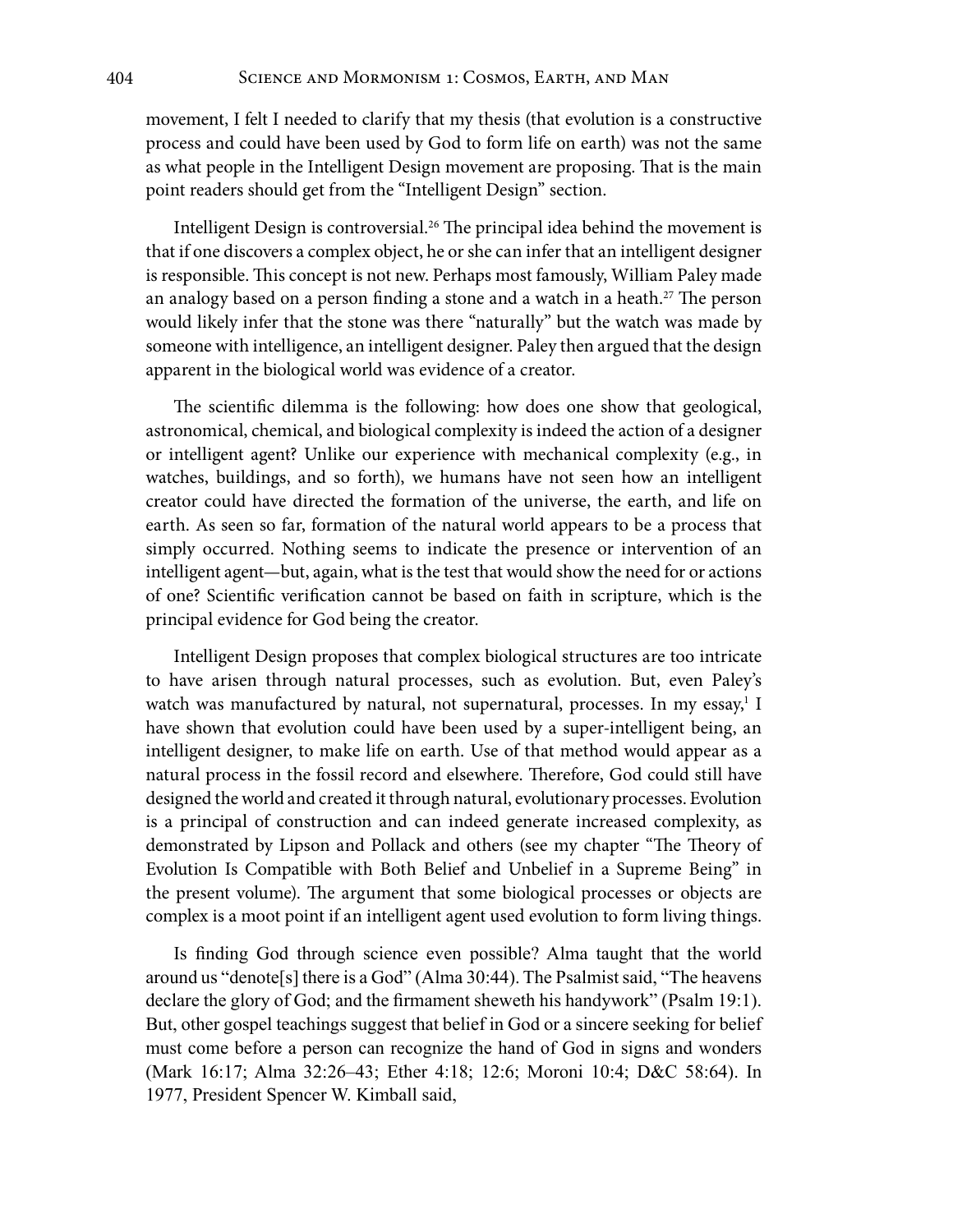If I can only make clear this one thing, it will give us a basis on which to build. Man cannot discover God or his ways by mere mental processes. One must be governed by the laws which control the realm into which he is delving. To become a plumber, one must study the laws which govern plumbing. He must know stresses and strains; temperatures at which pipes will freeze; laws which govern steam, hot water, expansion, contraction, and so forth. … One might be the best of bookkeepers and yet not know anything of electricity. … One might be a noted theologian and yet be wholly untrained in watchmaking. One might be the author of the law of relativity and yet know nothing of the Creator who originated every law. …

Any intelligent man may learn what he wants to learn. He may acquire knowledge in any field, though it requires much thought and effort. It takes more than a decade to get a high school diploma; it takes an additional four years for most people to get a college degree; it takes nearly a quarter-century to become a great physician. Why, oh, why do people think they can fathom the most complex spiritual depths without the necessary experimental and laboratory work accompanied by compliance with the laws that govern it? Absurd it is, but you will frequently find popular personalities, who seem never to have lived a single law of God, discoursing in interviews on religion. How ridiculous for such persons to attempt to outline for the world a way of life!

And yet many a financier, politician, college professor, or owner of a gambling club thinks that because he has risen above all his fellowmen in his particular field he knows everything in every field. One cannot know God nor understand his works or plans unless he follows the laws which govern. The spiritual realm, which is just as absolute as is the physical, cannot be understood by the laws of the physical. You do not learn to make electric generators in a seminary. Neither do you learn certain truths about spiritual things in a physics laboratory. You must go to the spiritual laboratory, use the facilities available there, and comply with the governing rules. Then you may know of these truths just as surely, or more surely, than the scientist knows the metals, or the acids, or other elements. It matters little whether one is a plumber, or a banker, or a farmer, for these occupations are secondary; what is most important is what one knows and believes concerning his past and his future and what he does about it.28

#### **Endnotes**

- 1. D.M. Belnap, "The Theory of Evolution Is Compatible with Both Belief and Unbelief in a Supreme Being," *Interpreter: A Journal of Mormon Scripture* 16 (2015): 261−281.
- 2. "The Earth and Man," *The Latter Day Saints' Millennial Star* 93 (No. 53; 31 December 1931) 851.
- 3. National Academy of Sciences and Institute of Medicine, *Science, Evolution, and Creationism* (Washington, D.C.: The National Academies Press, 2008).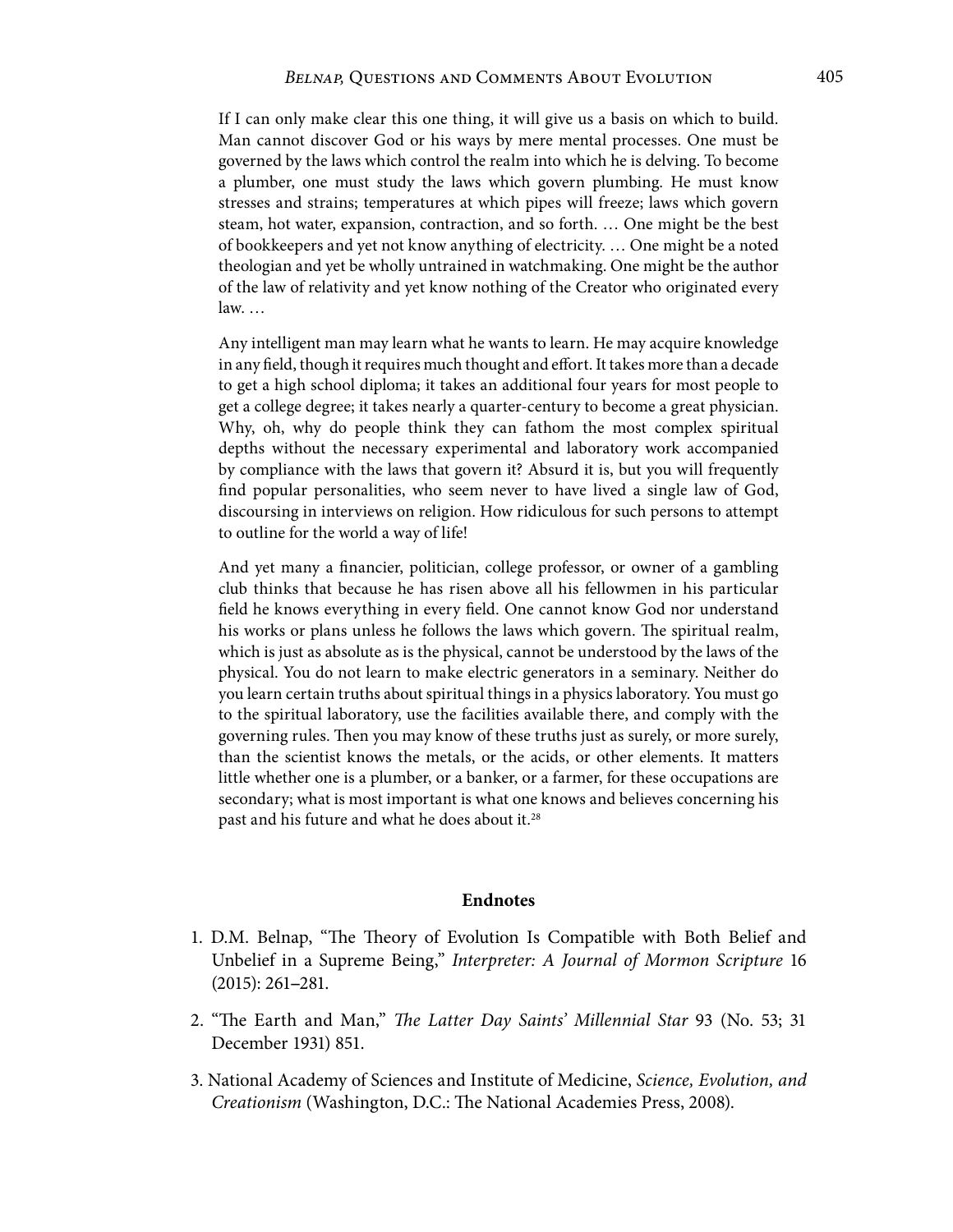- 4. From the transcript of a debate between William B. Provine and Phillip E. Johnson at Stanford University, 30 April 1994; http://www.arn.org/docs/orpages/ or161/161main.htm, accessed 29 September 2015.
- 5. National Academy of Sciences and Institute of Medicine, *Science, Evolution, and Creationism* (Washington, D.C.: The National Academies Press, 2008). Accessible at http://www.nap.edu/catalog/11876/science-evolution-and-creationism, accessed 29 September 2015.
- 6. See http://evolution.berkeley.edu/evolibrary/misconceptions\_faq.php#h1, accessed 29 September 2015.
- 7. The website also comments on randomness: "Is evolution a random process? Evolution is not a random process. The genetic variation on which natural selection acts may occur randomly, but natural selection itself is not random at all. The survival and reproductive success of an individual is directly related to the ways its inherited traits function in the context of its local environment. Whether or not an individual survives and reproduces depends on whether it has genes that produce traits that are well adapted to its environment." (http://www. pbs.org/wgbh/evolution/library/faq/cat01.html, accessed 29 September 2015.)
- 8. For example, Richard G. Scott, "Make the Exercise of Faith Your First Priority," *Ensign* 44 (November 2014): 92–95.
- 9. *BYU Evolution Packet*, quoted in William E. Evenson and Duane E. Jeffery, *Mormonism and Evolution: The Authoritative LDS Statements* (Salt Lake City: Greg Kofford Books, 2005), 1–38. Since 1992, a packet known as the *BYU Evolution Packet* has been distributed to students at Brigham Young University and to others. The packet contains authoritative statements from the First Presidency with respect to evolution. A complete set of statements contained in this packet, along with notes and additional statements, is also included in a chapter of the present volume.
- 10. Respectively, examples of a statement against evolution, sympathetic to evolution, and neutral (emphasis is mine in each quote):
	- [Speaking of the fifth day of creation:] Next came fish and fowl and "every living creature" whose abode is "the waters." Their Creators placed them on the newly organized earth, and they were given the command: "Be fruitful, and multiply, and fill the waters in the sea; and let fowl multiply in the earth." This command as with a similar decree given to man and applicable to all animal life—they could not then keep, but they soon would be able to do so. Appended to this command to multiply was the heaven-sent restriction that the creatures in the waters could only bring forth "after their kind," and that "every winged fowl" could only bring forth "after his kind." *There was no provision for evolvement or change from one species to another.* (See Moses 2:20–23; Abraham 4:20–23). (Elder Bruce R. McConkie, "Christ and the Creation," *Ensign* 12 (June 1982): 8−15).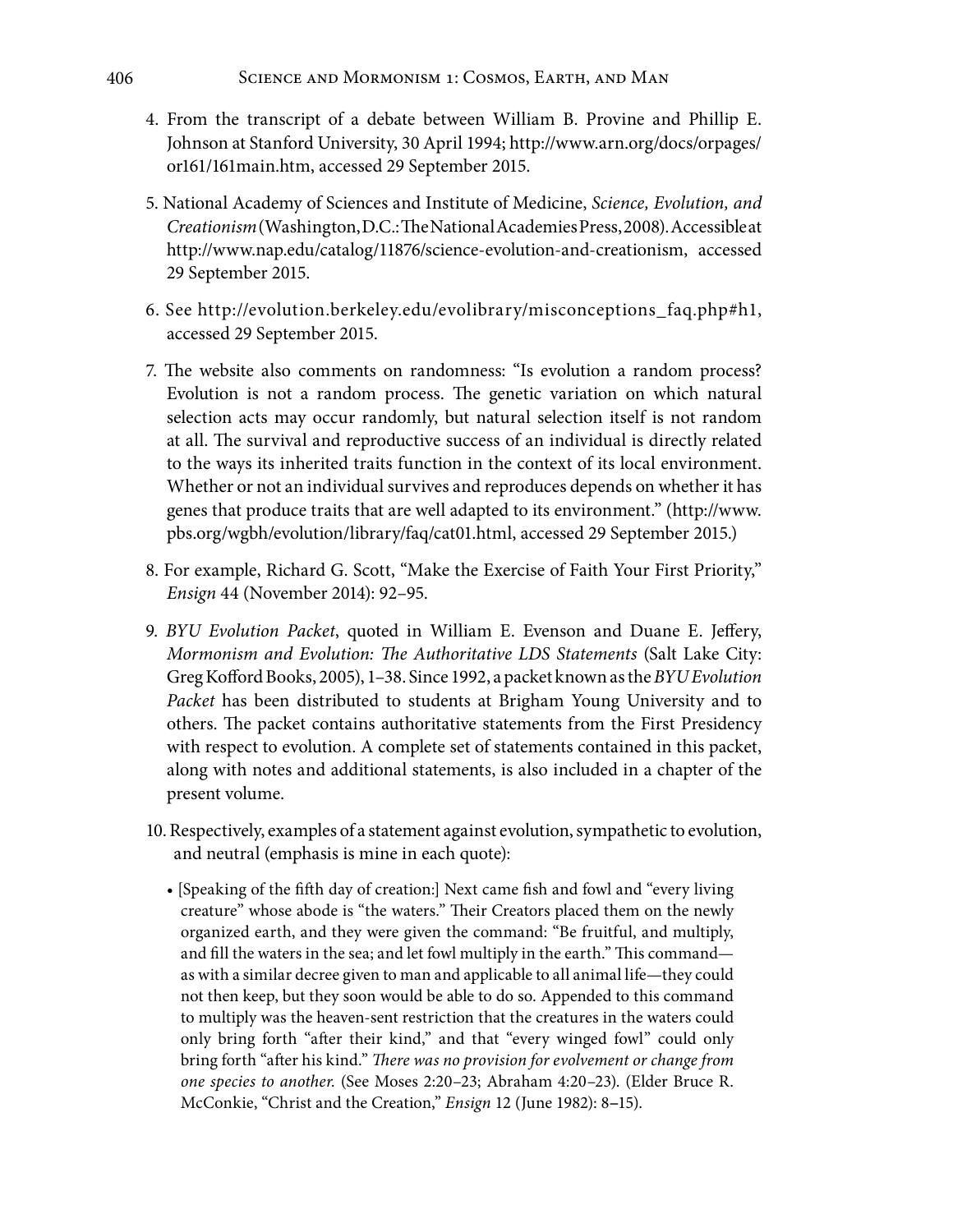- Science dominated by the spirit of religion is the key [to] progress and the hope of the future. For example, *evolution's beautiful theory of the creation of the world* offers many perplexing problems to the inquiring mind. Inevitably, a teacher who denies divine agency in creation, who insists there is no intelligent purpose in it, will infest the student with the thought that all may be chance. I say, that no youth should be so led without a counter-balancing thought. (President David O. McKay, "A Message for L.D.S. College Youth," speech, Brigham Young University, Provo, Utah, USA, 8 October 1952, pp. 6–7; quoted in Evenson and Jeffery, *Mormonism and Evolution,* 100–102.)
- The simple truth is that we cannot fully comprehend the Atonement and Resurrection of Christ and we will not adequately appreciate the unique purpose of His birth or His death — in other words, there is no way to truly celebrate Christmas or Easter — without understanding that there was an actual Adam and Eve who fell from an actual Eden, with all the consequences that fall carried with it.

*I do not know the details of what happened on this planet before that*, but I do know these two were created under the divine hand of God, that for a time they lived alone in a paradisiacal setting where there was neither human death nor future family, and that through a sequence of choices they transgressed a commandment of God which required that they leave their garden setting but which allowed them to have children before facing physical death. (Elder Jeffrey R. Holland, "Where Justice, Love, and Mercy Meet," *Ensign* 45 (May 2015): 104−106.)

- 11. Of course, the heavens, earth, and non-human forms of life also are understood to be divinely created.
- 12. James B. Allen, "The Story of *The Truth, The Way, The Life,*" *BYU Studies* 33 (No. 4; 1993), 690–741.
- 13. Memo from the First Presidency, 5 April 1931, quoted in Evenson and Jeffery, *Mormonism and Evolution,* 54–67.
- 14. "Man became a living soul—mankind, male and female. The Creators breathed into their nostrils the breath of life and man and woman became living souls. We don't know exactly how their coming into this world happened, and when we're able to understand it the Lord will tell us." Spencer W. Kimball, "The Blessings and Responsibilities of Womanhood," *Ensign* 6 (No. 3; March 1976): 72.
- 15. Though unsigned, the statement was published in the monthly column of instructions from the First Presidency (see Evenson and Jeffery, *Mormonism and Evolution,* 42–44).
- 16. *Improvement Era* 13 (No. 6; April 1910): 570. Here is the statement in its entirety:

**Origin of Man**.— "In just what manner did the mortal bodies of Adam and Eve come into existence on this earth?'' This question comes from several High Priests' quorums.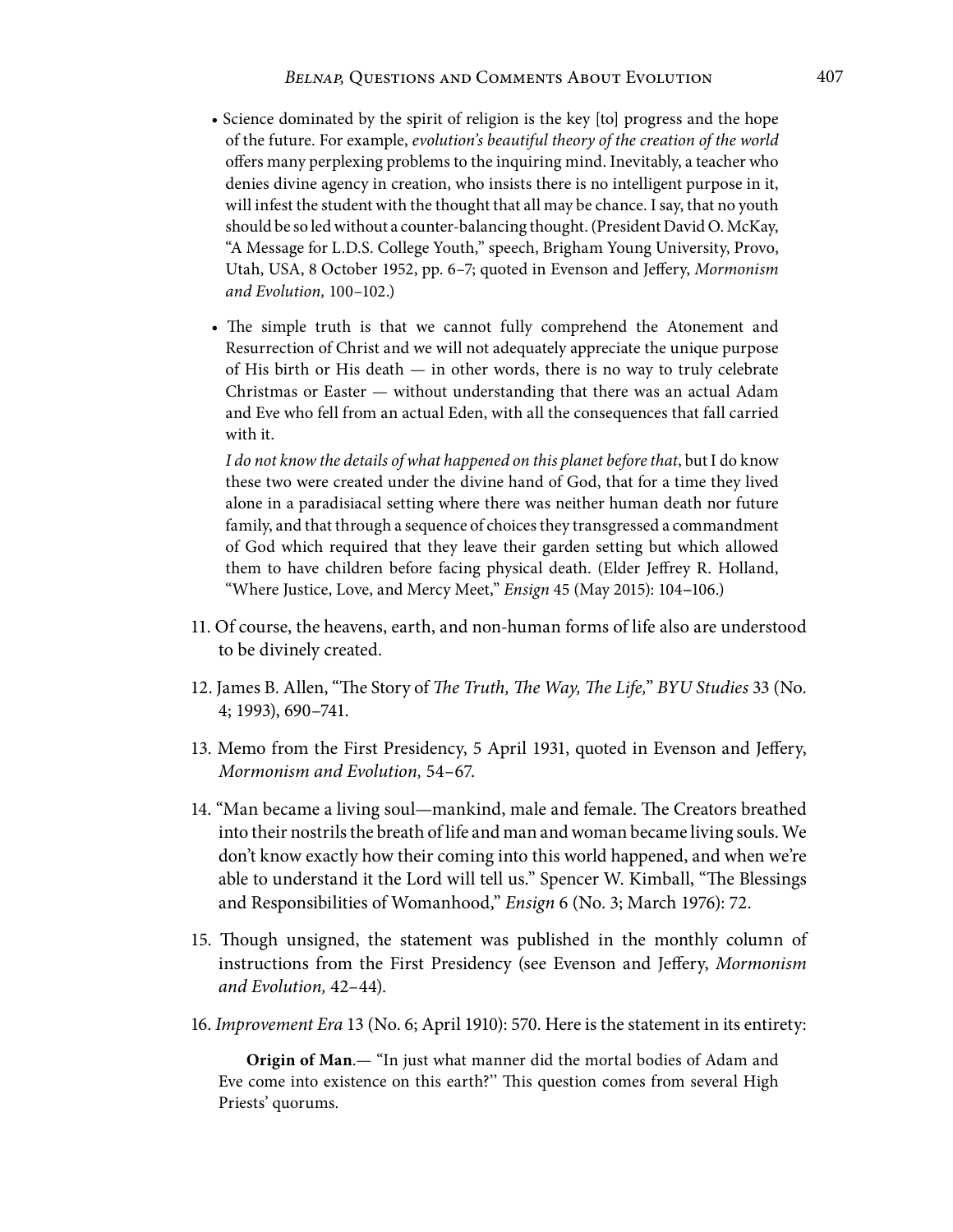Of course, all are familiar with the statements in Genesis 1: 26, 27; 2: 7; also in Moses 2:27 and Abraham 5:7. The latter statement reads: "And the Gods formed man from the dust of the ground, and took his spirit (that is, the man's spirit) and put it into him; and breathed into his nostrils the breath of life, and man became a living soul."

These are the authentic statements of the scriptures, ancient and modern, and it is best to rest with these, until the Lord shall see fit to give more light on the subject. Whether the mortal bodies of man evolved in natural processes to present perfection, through the direction and power of God; whether the first parents of our generations, Adam and Eve, were transplanted from another sphere, with immortal tabernacles, which became corrupted through sin and the partaking of natural foods, in the process of time; whether they were born here in mortality, as other mortals have been, are questions not fully answered in the revealed word of God. For helpful discussion of the subject, see *Improvement Era*, Vol. XI, August 1908, No. 10, page 778, article, "Creation and Growth of Adam;" also article by the First Presidency, "Origin of Man," Vol. XIII, No. 1, page 75, 1909.

- 17. For other statements on creation and evolution by Presidents of the Church or statements approved by the First Presidency, see Evenson and Jeffery, *Mormonism and Evolution*. These statements and others are also reproduced in a chapter of the present volume. One other statement is worth noting here. In 1911, Joseph F. Smith highlighted the then contested scientific controversies surrounding evolution and asked that the theory and its accompanying speculations not be taught in church schools at that time. Although expressing doubts about the theory and worries that people who had accepted evolution had then "discarded the Bible," he also emphasized that "the church itself has no philosophy about the *modus operandi* employed by the Lord in His creation of the world." (Joseph F. Smith, "Philosophy and the Church Schools," *Juvenile Instructor* 46 (No. 4; April 1911), 208–209, emphasis in original; quoted in Evenson and Jeffrey, *Mormonism and Evolution*, 45–50).
- 18. For a similar idea, see the chapter by Trent D. Stephens, "Who Is Adam?" in the present volume.
- 19. For example, a miracle such as that used by the Lord to allow some of his disciples to remain on the earth without tasting of death, see 3 Nephi 28:4–15. Of course, church leaders such as Elder James E. Talmage, himself a scientist, taught:

Miracles are commonly regarded as occurrences in opposition to the laws of nature. Such a conception is plainly erroneous, for the laws of nature are inviolable. However, as human understanding of these laws is at best but imperfect, events strictly in accordance with natural law may appear contrary thereto. The entire constitution of nature is founded on system and order. (J. E. Talmage, *The Articles of Faith*. 1924 Revised ed. *Classics in Mormon Literature*. [Salt Lake City: Deseret Book, 1984], 20).

20. For example, Richard G. Scott, "Make the Exercise of Faith Your First Priority," *Ensign* 44 (November 2014): 92–95.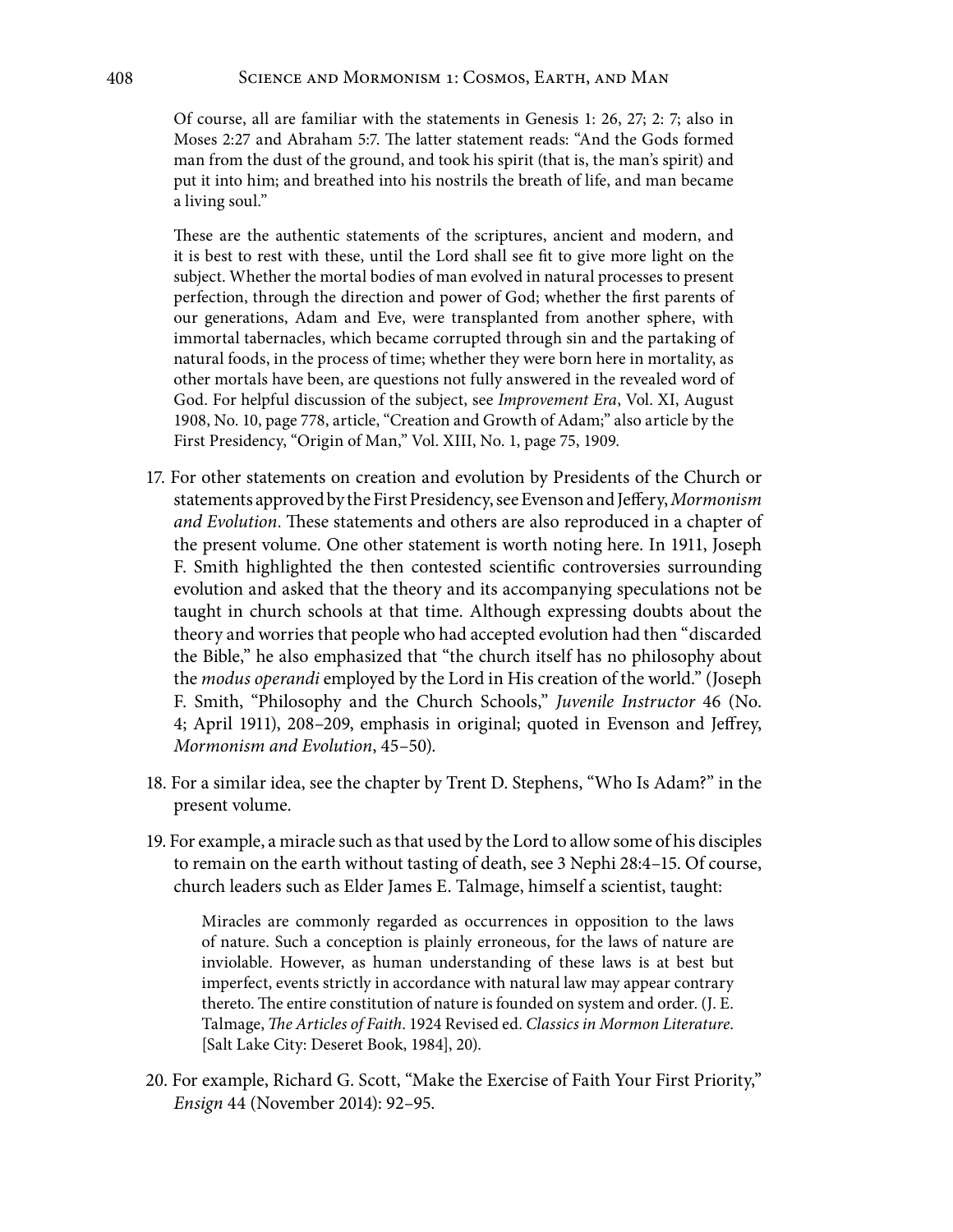- 21. For example, Russell M. Nelson, "Doors of Death," *Ensign* 22 (May 1992): 72–74.
- 22. An audience member near me commented to me afterwards that my question sounded like something a Mormon would say. I was happy to tell him that I was a Mormon.
- 23. *Teachings of the Prophet Joseph Smith*, compiled by Joseph Fielding Smith (Salt Lake City: Deseret Book, 1977), 350−352.
- 24. See "Evolution Is a Constructive Process" section in my chapter, "The Theory of Evolution Is Compatible with Both Belief and Unbelief in a Supreme Being" in the present volume.
- 25. Ibid.
- 26. For example, William A. Dembski, *The Design Revolution: Answering the Toughest Questions about Intelligent Design* (Nottingham, England: Inter-Varsity Press, 2004) and Matt Young and Taner Edis, Eds. *Why Intelligent Design Fails: A Scientific Critique of the New Creationism* (New Brunswick, New Jersey: Rutgers University Press, 2004).
- 27. William Paley, *Natural Theology or Evidence of the Existence and Attributes of the Deity, collected from the appearances of nature*, Matthew D. Eddy and David Knight, Eds. (Oxford: Oxford University Press, 2006). This book was first published in 1802 and has since been reprinted by many publishers.
- 28. Spencer W. Kimball, "Absolute Truth," speech, Brigham Young University, Provo, Utah, USA, 6 September 1977. Available at http://speeches.byu.edu and *Ensign* 8 (September 1978) 2–8.